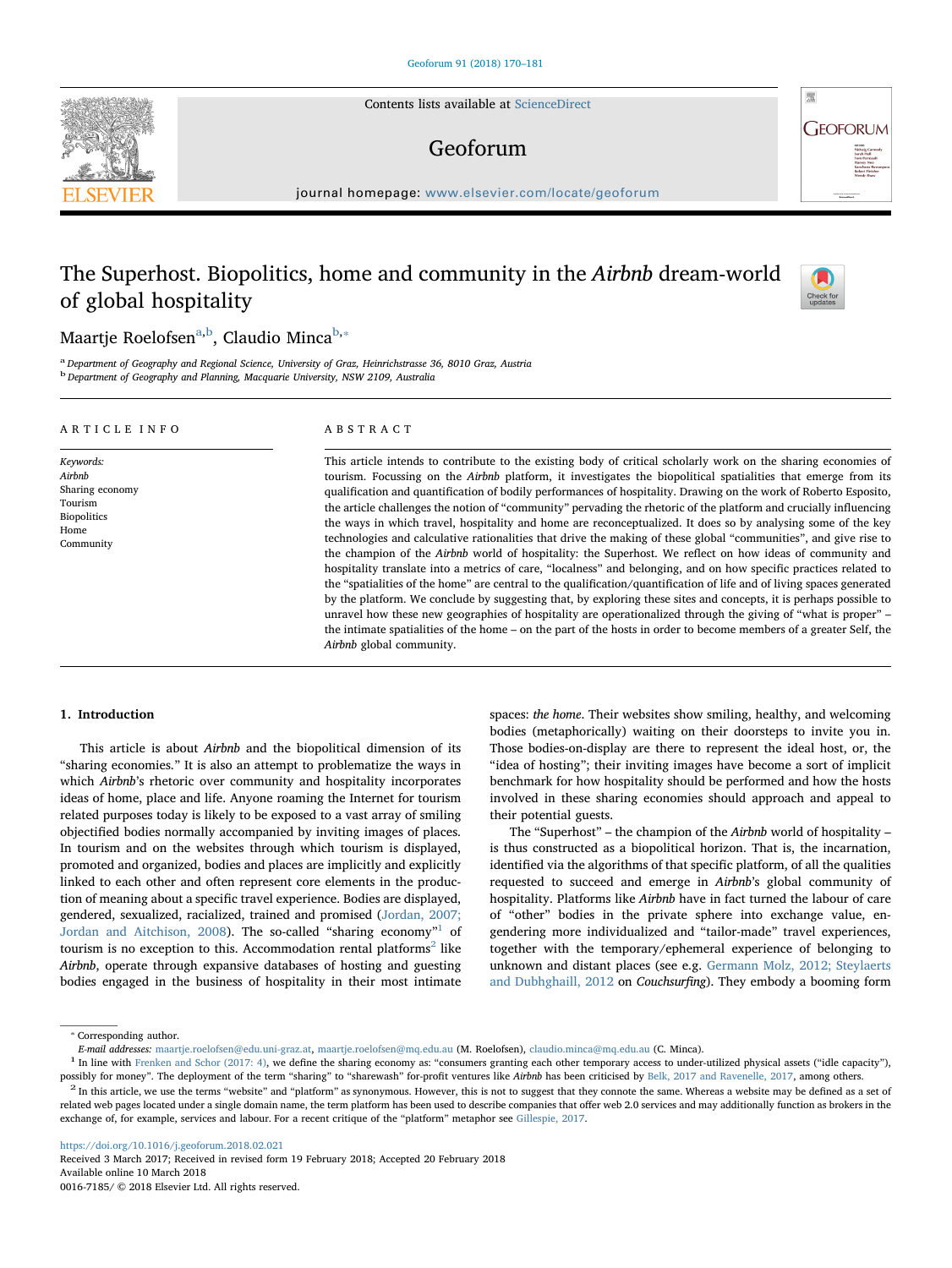of tourism hospitality and supposedly speak to the demands of the "post-tourist," a figure on a quest for more meaningful travel experiences in everyday and homely environments produced and/or evaluated by peers ([Russo and Richards, 2016; Russo and Quaglieri](#page-10-0) [Domínguez, 2016;](#page-10-0) for a different definition, [Feifer, 1985\)](#page-9-4). The Airbnb platform, we argue, is also driven by an intimate connection between individuals and places. Place is presented via the tropes of home, the local, belonging and "community." At the core of Airbnb's operations lies a set of presumably affective relations between complete strangers comprising a putative global community of hosts and guests (see Airbnb). These individuals are reviewed and ranked into a specific metrics; they are, we suggest, translated in the language of biopolitics.

In the following pages, we thus claim that in the "sharing" economies of tourism the exposure of individual hosting bodies (and their rankings) in relation to place may be analysed adopting a biopolitical perspective. Such perspective in fact allows taking into consideration both the incorporation of people's lives into Airbnb's travel political economy and the related implications in terms of their performance of home (see [Roelofsen, 2018\)](#page-10-1). With this article, we wish to contribute in particular to the body of work that critically addresses the sharing economies of tourism by eliciting the power constellations and the (body) politics that transpire through one of its most popular digital platforms where textually and visually detailed life stories and private spaces of millions of hosts and guests are on offer. We do so by critically analysing the ways in which the Airbnb platform operationalizes the key concepts of home, community and hospitality by digitally creating a world of real-and-imagined "hosts" and "guests" where a specific set of intimate relationships is put on display in the name of a newly conceived global culture of hospitality. We thus first discuss some of the key literature on the tourism sharing economies. Secondly, we reflect on existing work on the biopolitics of tourism in relation to the concept of community, inspired in this by the work of Italian political philosopher Roberto Esposito. Thirdly, we engage with several sites of evaluation at the core of the Airbnb machinery. We analyse them in terms of their relation to the putative bios and geos of the affiliates, that is, the associated representations of "life" and – literally and figuratively – "the place" of the individuals involved in this global imagined collective. Here, we introduce the abovementioned figure of the Superhost, since paradigmatic of how Airbnb understands "homes" as part of a global competition for care and hospitality. We accordingly reflect on how ideas of community and hospitality are translated by Airbnb into metrics of (bodily) care, "localness" and belonging. We conclude by suggesting that, by roaming these sites and networks, and by reflecting on the technologies and calculative rationalities that underlie the "becoming of" the Superhost it is perhaps possible to unravel how these spaces of hospitality are qualified through the systematic incorporation of intimate relations between the bodies of strangers, and how these relations may shape new understandings of travel, community and "home."

### 2. Biopolitics, community, and the sharing economies of tourism

### 2.1. Reading the sharing economies of tourism

In the past decade, myriad platforms that facilitate tourism's sharing economies have emerged and become popular, inspiring a rich body of scholarly work (see [Cheng, 2016](#page-9-5) for an overview). Anthropologists, sociologists, economists, geographers and the like have taken on different perspectives in conceptualizing the sharing economy (see [Dredge](#page-9-6) [and Gyimóthy, 2015, 2017\)](#page-9-6) and have drawn attention to the effects that this new economic "logic" brings forth. Paula Bialski and Jennie Germann Molz are among the pioneering scholars (see e.g. [Germann Molz,](#page-9-7) [2007; Bialski, 2007\)](#page-9-7) who have carried out empirical studies on these emerging economies, by focusing in particular on the (then) non-profit platform Couchsurfing. Germann Molz' work ([2007, 2012, 2013, 2014a\)](#page-9-7) has shown how hospitality may be re-conceptualized in its interplay

with networking technologies. Hospitality, Germann Molz argues, "becomes a central part of our networking practices, and [hospitality] is itself increasingly networked", giving rise to "networked hospitality" ([2014a\)](#page-9-8). Bialski, instead, has explored how such networking technologies enable strangers to forge mobile friendships while sharing the intimacies of their lives in what Bialski calls "intimate tourism" ([2007;](#page-9-9) [2012\)](#page-9-9). Since hospitality exchanges indeed generally take place between strangers in intimate settings, like the home, other studies have drawn attention to questions of communication and trust between peers in onand offline environments (see e.g. [Bialski and Batorski, 2010;](#page-9-10) [Lauterbach et al., 2009; Picard and Buchberger, 2013; Ronzhyn, 2013;](#page-9-10) [Rosen et al., 2011\)](#page-9-10). This literature often rests upon the common belief that establishing contact through networking technologies and engaging in exchanges with distant strangers carries a greater "risk" than participating in the more "formal" offline economy (see, e.g. [Lauterbach et al., 2009: 346; Celata et al., 2017: 352](#page-10-2)). While users are encouraged to give the most accurate biographical accounts of their respective selves online ([Ronzhyn, 2013](#page-10-3)), technologies also enable them to manipulate their online identities and possibly hide malicious intended behaviour. It is therefore not uncommon that users of these platforms face uncertainty and anxiety in dealing with strangers online ([Germann Molz, 2012:](#page-9-1) chapter 6). According to Germann Molz, the reputational mechanisms that populate the sharing economies such as Couchsurfing are thus operationalised precisely to afford "a level of trust… that makes it possible to host, share or barter with complete strangers" ([Germann Molz, 2013: 222](#page-9-11)). To increase the supposed reliability of future exchanges, users are motivated to actively participate in the self-regulation of peer-to-peer exchanges by feeding information into digital reputation systems. While some work indeed highlights the contentious nature of the platforms' networking technologies and reputation mechanisms (e.g. [Celata et al., 2017; Germann Molz, 2013,](#page-9-12) 2014b; O'[Regan and Choe, 2017; Slee, 2013](#page-9-12)), however, an overwhelming amount of studies is merely focused on the efficiency of such technologies, heralding them as crucial elements in establishing "trustworthy communities" (e.g. [Bridges and Vásquez, 2016; Ert et al.,](#page-9-13) [2016; Fradkin et al., 2015; Gunter, 2018; Liang et al., 2017;](#page-9-13) [Sundarajan, 2016; Teubner et al., 2017\)](#page-9-13). This literature offers little reflection on these technologies' capacity in excluding and marginalizing users from participating in these very "communities". By equating "trustworthiness" with a positive or negative assessment of people's past behaviour and of users' ability to profile themselves favourably, many of these interventions seem to overlook other and perhaps more fundamental ways in which trust is generated and experienced (see, e.g., [Möllering, 2001](#page-10-4)). We will return to the question of trust and the use of the term in Airbnb later.

The surge of Airbnb as possibly one of the most impactful and debated platforms of the sharing economy in recent years has been accompanied by a proliferation of academic interventions. Again, many of these interventions appear to be largely concerned with the "effectiveness" of the mechanisms underlying its sharing economy, oftentimes compared to "normal" capitalist economies. For example, the fields of tourism studies, tourism management and business studies have thoroughly investigated the potential (economic) impact of Airbnb on traditional businesses and labour, and on travel behaviour (see e.g. [Fang et al., 2016; Guttentag, 2015; Oskam and Boswijk, 2016; Sigala,](#page-9-14) [2017; Tussyadiah and Pesonen, 2015; Zervas et al., 2017](#page-9-14)). Other work in these fields has analysed Airbnb's disruptive "business model" and marketing practices (see e.g. [Brochado et al., 2017; Guttentag, 2015;](#page-9-15) [Liu and Matilla, 2017; Varma et al., 2016; Wang and Nicolau, 2017](#page-9-15)).

For how valuable the abovementioned interventions may be in offering new insights into the growing impact of the platform, we prefer to engage here with a growing body of critical literature on the sharing economies of tourism that has analysed the controversial operations of Airbnb and their social and spatial impact. Recent interventions have for instance investigated the controversies concerning the role of Airbnb in disrupting housing markets and in producing social displacement in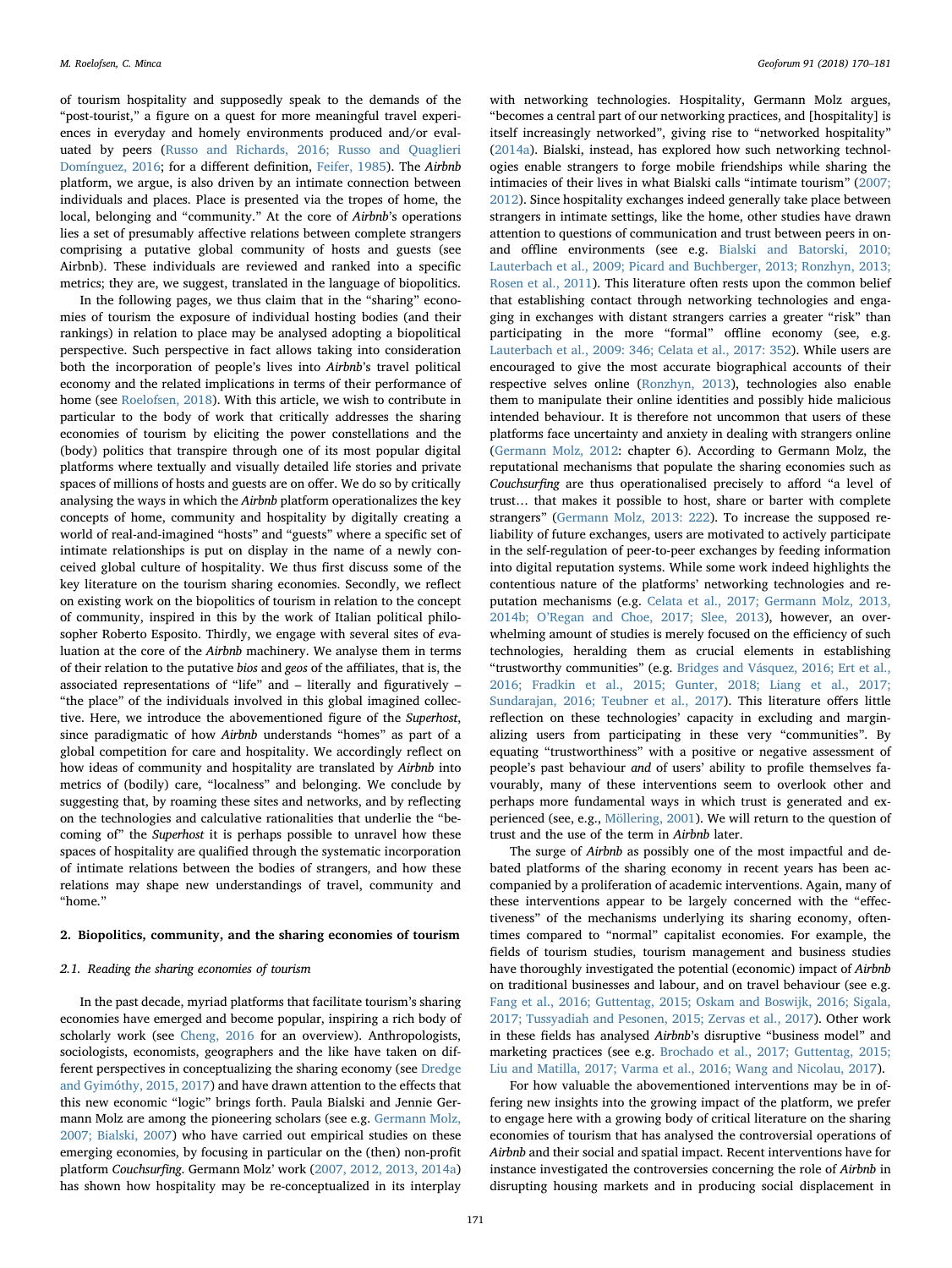cities ([Arias Sans and Quaglieri Domínguez, 2016; Cocola-Gant, 2016;](#page-9-16) [Cocola-Gant and Pardo, 2017; Wachsmuth et al., 2018](#page-9-16)). This work shows how local and global governments are continuously challenged in adapting legal frameworks to grapple with issues that arise from the platform's practices, pertaining to tax evasion, licensing requirements, and gentrification, among others. While community groups and housing advocates in many Western cities have long been raising concerns on Airbnb's role in accelerating gentrification and the related displacement of residents, only recently have empirical studies been taking stock of Airbnb's presence in and impact on cities to inform future urban policy and planning ([Gurran and Phibbs, 2017; Lee, 2016\)](#page-9-17). Other critical work has examined social exclusion and racial discrimination on the platform, problematizing the acclaimed "open access" status of Airbnb ([Edelmann et al., 2017\)](#page-9-18). [Bialski \(2016\)](#page-9-19), instead, shows how the Airbnb platform interface shapes a "regime of living" and how design elements and aesthetic regime affect the ways in which people and places are represented on the network and influence the practices of hospitality. Through the lens of "cultural capitalism", O'Regan and Choe suggest that Airbnb's rhetoric around community and "sharing" has masked "the authoritarian-style social control that pits its users against socio-democratic consensus in communities with the pretence of setting them free from big government, over-regulation, and constraints on their freedom" [\(2017](#page-10-5): 5). Reputational systems and background checks are named as just few of the many measures through which Airbnb exerts its power and ascribes to an ethos of laissez-fair platform capitalism. Cockayne claims, however, that whilst the "sharing" discourse underlying these emerging economies is highly contested and contradictory, it may also be "constitutive of the production of new sets of social meanings and collective structures of feeling […]" [\(2016](#page-9-20): 80). Along this line, Richardson describes the sharing economy as "a series of performances rather than a coherent set of economic practices" [\(2015](#page-10-6): 127). The imagination of "community" as "a commons that might be shared in and out" ([2015:](#page-10-6) 123) and something larger than the individual is vital in guiding the performances of the sharing economy. Among other empirical examples, Richardson refers to Airbnb to reflect on how performances of "sharing-through-community" largely rely on the platform's trust technologies and on how such technologies may both enable and obstruct "participation in community" by promoting only certain versions of trustworthiness ([Richardson, 2015](#page-10-6): 125).

Although rarely conceptualised, the notion of "community" appears throughout much of the abovementioned literature. The supposed underlying practices and constitutive elements of "community" in the sharing economies of tourism are manifold. In the context of Couchsurfing, for example, "reciprocity" (i.e. the obligation to compensate) seems intrinsic to hospitality and serves "as a contract that extends a binding moral code across the whole community" [\(Germann](#page-9-7) [Molz, 2007: 67](#page-9-7); also [Chen, 2012; Lauterbach et al., 2009; Steylaerts and](#page-9-21) [Dubhghaill, 2012\)](#page-9-21). "Trust", as mentioned earlier, is a recurring concept that is proclaimed to set the "community marketplace" apart from impersonal, monetary market exchanges ([Celata et al., 2017\)](#page-9-12). The "sharing practices" that constitute a supposed community have also been placed under scrutiny. For example, [Belk \(2017: 249\),](#page-9-3) citing the work of [Bardhi and Eckhardt \(2015\),](#page-9-22) claims that sharing practices implying monetary compensation (referring to Airbnb, among other forprofit platforms) "do not build strong bonds or feelings of commonality", whereas non-profit platforms based on general reciprocity tend to do so (see [Roelofsen, 2018](#page-10-1) for a rather different take on the relationalities produced through shared intimate spatialities of Airbnb). Belk also argues that sharing practices may foster a "great sense of community" depending on whether members are "sharing-in" (caringbased sharing within kinship and friendship groups) or "sharing-out" (the "sort of sharing" that is utilitarian-based and precludes intimate incorporation) [\(2017: 252\)](#page-9-3).

Broadly inspired by this literature, we would like to take some of these critical reflections further and analyse the Airbnb platform in biopolitical terms. We do so by challenging in particular the ways in

which the Airbnb platform frames ideas of hospitality and community, and the related qualification and quantification of the digitized Self that are key to its workings.

#### 2.2. Tourism and biopolitics

The notion of biopolitics and the "biopolitical turn" are at the core of many contemporary debates in the social sciences and the humanities but have been largely overlooked in tourism studies (on the biopolitical turn see, among others, [Campbell and Sitze, 2013; Lemke,](#page-9-23) [2011\)](#page-9-23). Incorporating all forms of politicization of life, biopolitics is presented by many as a form of sovereign power marked by the intention to manage people's lives and/or the very conceptualization of life (see, among others, [Agamben, 1998; Rose, 2006\)](#page-9-24). This rather negative understanding of biopolitics is often challenged by diverse presentations of "affirmative biopolitics," where the biopolitical is recognized as an alternative domain of empowerment (see, among others, [Berlant, 2011; Braidotti, 2015](#page-9-25)). What all these views share, despite their differences, is the recognition of the importance of biopolitics in the formation of new subjectivities and acknowledge Michel Foucault as the initiator of the contemporary academic interest in biopolitics. They also take into consideration new conceptualizations of the body and of "the human" in relation to the emergence of biotechnologies and the technological management of people's lives (on the so-called "biopolitical imperative" in geography see [Minca,](#page-10-7) 2015).

As noted above, the literature on tourism and biopolitics is relatively scarce and sporadic (see [Diken and Laustsen, 2004; Ek and](#page-9-26) [Hultman, 2008; Lisle, 2016; Minca, 2009, 2011; Minca and Ong, 2016;](#page-9-26) [Simpson, 2016; Sin and Minca, 2014; Veijola and Jokinen, 1994;](#page-9-26) [Veijola and Valtonen, 2007](#page-9-26)). Despite the increasing "management of bodies" operated by the authorities and the industry on tourists and tourist workers, a full debate on this aspect remains to be developed. As mentioned above, in this article we aim at contributing to the existing literature by reflecting on the biopolitical dimension of the sharing economies of tourism, and how these affect ideas of home, community and hospitality. In previous work, we have explored the biopolitical in tourism by focussing on the tourist camp and on questions of health and body management in totalitarian regimes. On that occasion, we have claimed that a biopolitical understanding of tourism is essential to appreciate its contemporary attempts at redefining the threshold between real and imagined bodies, bodies at work and on display, often presented as if they were frozen in space and time ([Minca, 2009](#page-10-8)). We have also reflected on the relationship between the biopolitical in tourism and the concept of community [\(Minca, 2011\)](#page-10-9). The global travellers' interest in visiting "local" communities and collecting a wealth of "experiences" – it was suggested – reveal a desire for an unmediated contact with a practically infinite number of differentiated "hosts" and the penetration of a complex cultural "contact zone" (see [Pratt, 1991](#page-10-10)), which may extend to other people's private space. Tourists have long been invited by the conventional tourist industry to penetrate these spaces, deal with "hosts" with no name or identity and attend performances of cultural essentialism. However, here we would like to take that reflection on the biopolitics of hosting further and investigate the broader implications of Airbnb's proposal to go far beyond this veil of anonymity by individualizing (and ranking) the heroic figure of the host. Both "guests" and "hosts," in their encounters, are in fact placed by the platform in a putatively transparent cultural relationship based on trust and hospitality. In the Airbnb narrative, slogans inviting to penetrate these geographies of "local culture" refer to hypothetical real and trustworthy travellers entering a contact zone together with equally real and trustworthy "local" subjects. This is not just about sharing the traditional "local hospitality" by encountering the pre-packaged and stereotyped performances of selected local residents. What the Airbnb website promises is much more; it consists in providing the experience of unconventional travel by facilitating "hosts" in (literally) opening up their most intimate spaces, together with their neighbourhoods and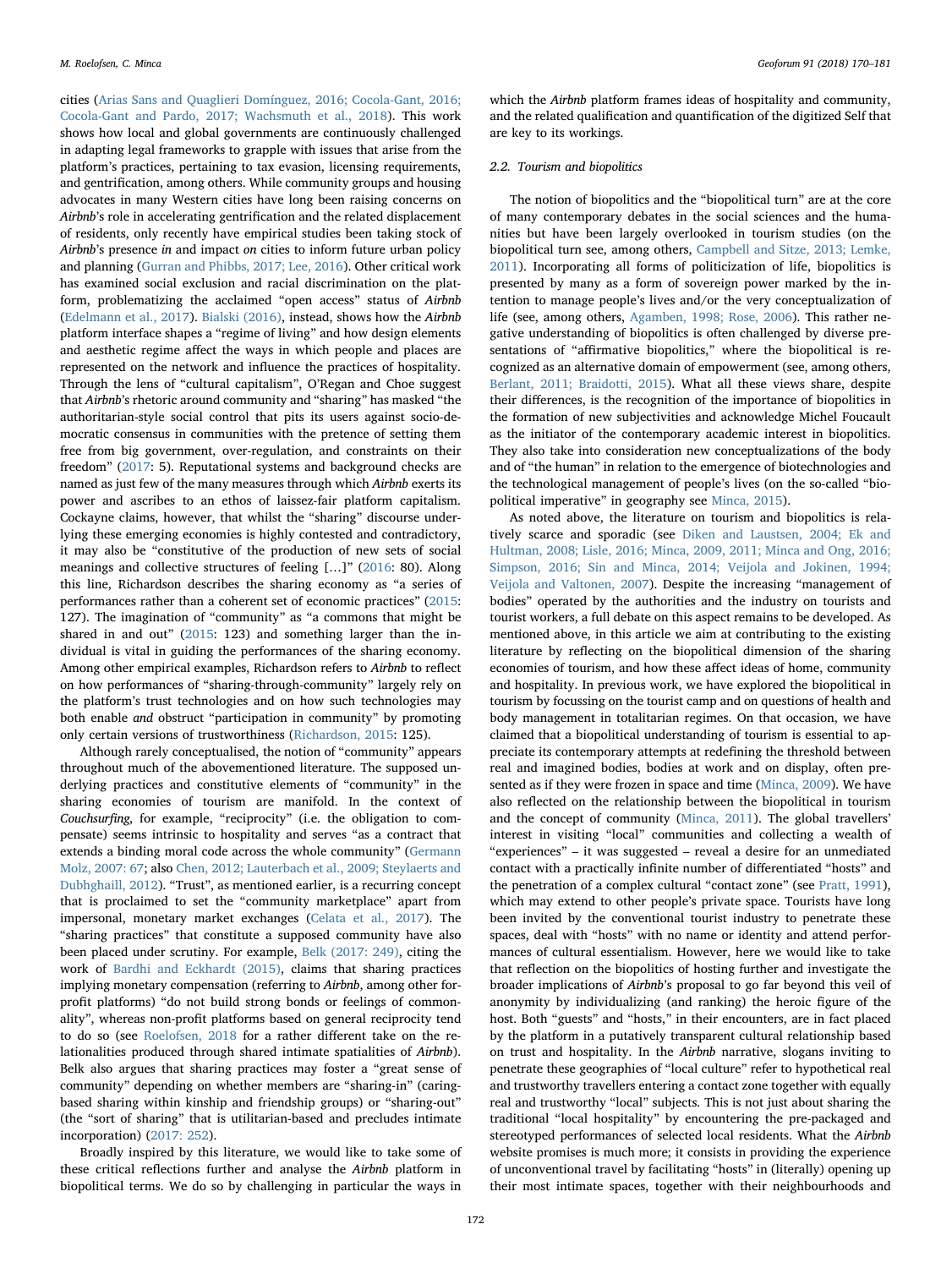their cities, to strangers/guests; by introducing them to their "closest pals," by inviting them to their favourite cafés or local lounges:

"When you stay in an Airbnb, you get more than a home. You get a neighbourhood. A city. The local coffee shop is yours, too. You're not an outsider, a lonely tourist taking the same photos as countless others. Wherever you go with Airbnb, you live there. Even if it's just for a night."

#### Airbnb

The biopolitical operates on this platform in several important ways. The trope of authenticity marking the Airbnb rhetoric of global hospitality is accompanied by ethical hints related to the penetration of the living spaces of others. Kirshenblatt-Gimblett has critically discussed "the process of becoming an ethnographic object," often resulting in "the paradox of showing things that were never meant to be displayed, 'exhibitions' whether of objects or people, display of artefacts" [\(1998](#page-9-27): 2). The sharing economies of tourism appear seriously affected by such a politics of display, "which not only compresses the life world, but also displaces it, thereby escalating the process by which a way of life becomes heritage" ([1998:](#page-9-27) 7). People becoming part of the Airbnb global network tend in fact to "perform themselves" as hosts and/or guests: the hosts, in particular, are somewhat expected to act as local cultural mediators, read the local landscape for their guests, impersonate the typical "local resident." But what is new here is that they are expected to do it in their homes, in their private spaces. What arguably emerges is a new geography produced by the proliferation of the new figure of tour-guide-resident. For Airbnb, the hosts' daily lives are supposed to be exposed and "open" to the gaze of (reviewed and ranked) visitors who actually penetrate their most intimate spatialities. Life, the everday life of individuals, is qualified and put into circulation via the platform. The bodies of hosts and guests, in the political economy of Airbnb, are thus at the same time a real-world referent and an abstraction: a biopolitical horizon where both are subject(ed) to a timeless and spaceless narrative of relational endeavour.

However, a second biopolitical element exists in contemporary tourism that is worth considering, and in particular in relation to Airbnb: the nostalgic ideology of a presumed lost community.

"For so long, people thought Airbnb was about renting houses. But really, we're about home. You see, a house is just a space, but a home is where you belong. And what makes this global community so special is that for the very first time, you can belong anywhere. That is the idea at the core of our company: belonging. [B]elonging has always been a fundamental driver of humankind. [W]e've created a symbol for us as a community…It's a symbol for people who want to welcome into their home new experiences, new cultures, and new conversations. We're proud to introduce the Bélo: the universal symbol of belonging."

#### Airbnb, italics added

The platform's narrative is rooted in a travel culture in which the promise of "living like a local" is reiterated time and time again, with the guests invited to become part of an experimental community-in-themaking. Communities of travellers share a specialist literature and normally exchange materials, experiences, hints, etc. through social media like Facebook, Twitter and Airbnb's forum. What is particularly striking in this innovative form of tourism/hostessing is Airbnb's emphasis on a new communitarian and somewhat utopian travel culture of encounter. However, despite such rhetoric of togetherness and sociality, what the members of these temporary collectives of strangers actually have in common is merely the Airbnb platform that translates them into a new kind of citizenry. Driven as they are by a subtle pseudo-romantic vibe about "the local," the platform claims indeed to instil a specific culture-of-being-together and a set of hypothetical "community values" at the core of the Airbnb's world of hospitality.

#### 2.3. For a critique of community

Political philosophers have been challenging the meaning of community from a number of critical perspectives (see, among others, [Esposito, 2010](#page-9-28), but also [Agamben, 1993; Nancy, 1991\)](#page-9-29), perspectives that may help interrogating the biopolitical in tourism. Italian political philosopher Roberto Esposito, in particular, in his influential Communitas, claims that "thinking community" has become the humdrum and mantra of many political discourses today, a zeitgeist that ties together "the failure of all communisms with the misery of new individualisms" ([2010:](#page-9-28) 1). Community-thinking is often led by a promise of a better tomorrow in the making, located in some remote horizon. For many communitarian philosophies – including the organicist sociology of Gemeinschaft or American neo-communitarianism – community "is a full, or a whole, or even a good, a value, an essence, which can be lost and then re-found as 'something that once belonged to us' and that therefore can once again belong to us." ([Esposito, 2010: 2](#page-9-28)). But community, in the Western traditions that Esposito so carefully reconstructs,

"cannot be thought of as a body, as a corporation […] in which individuals are founded in a larger individual. Neither is community to be interpreted as a mutual, intersubjective 'recognition' in which individuals are reflected in each other so as to conform their initial identity; as a collective bond that comes at a certain point to connect individuals that before were separate" [\(2010](#page-9-28): 7).

Esposito's genealogical account shows how the original meaning of "communitas" instead referred to a totality of individuals united not by a common property/quality, but by a common munus, a due gift. Munus in fact means "gift," but a gift, "distinguished by its obligatory character, implied by its roots mei- which denotes exchange" ([2010:](#page-9-28) 4). Accordingly,

"The contentious result of this etymological journey with respect to the various philosophies of community cannot be ignored. As the complex though equally unambiguous etymology […] demonstrates, the munus that the communitas shares isn't a property or a possession [appartenenza]. […] on the contrary, is a debt, a pledge, a gift to be given […]. The subjects of community are united by an 'obligation' […]. This is what […] expropriates them of their initial property (in part or completely), of the most proper property, namely, their very subjectivity." ([2010:](#page-9-28) 6–7)

What is then the ontological horizon of the Airbnb community-oftomorrow? The Airbnb promise of an imagined (coming?) human consortium often makes reference to a utopian "local" space where the individual traveller may become part of a larger collective Self. To belong to a community, according to Airbnb's Hospitality blog, is something all humans should aspire once again. To connect to local strangers and visit their places is a key element in re-establishing the "lost community" to which "we once belonged" (Airbnb).

But if, to speak with Esposito, community is a subtraction of what is "proper," of what we put in "common," then "being of a community" is the condition by which we lose something that belongs to us in order to be with others – with whom we share precisely this loss of the "proper." Accordingly, the boundaries of the home – the everyday spatialities of the proper – are thus endlessly (re)negotiated and informed by the value and the circulation of the munus – the giving of what-is-proper – that morphs with every singular encounter of hospitality generated by Airbnb.

The novelty of Airbnb does not consist in the fact that travellers visit other people's homes. Travellers have been doing this already for a long time, in various forms related to what we normally call cultural tourism. However, while in more conventional forms of cultural tourism the radical difference between guests and hosts is emphasized and is part of the structure of "the encounter," here we are promised a temporary becoming-the-other based on a specific ontology of place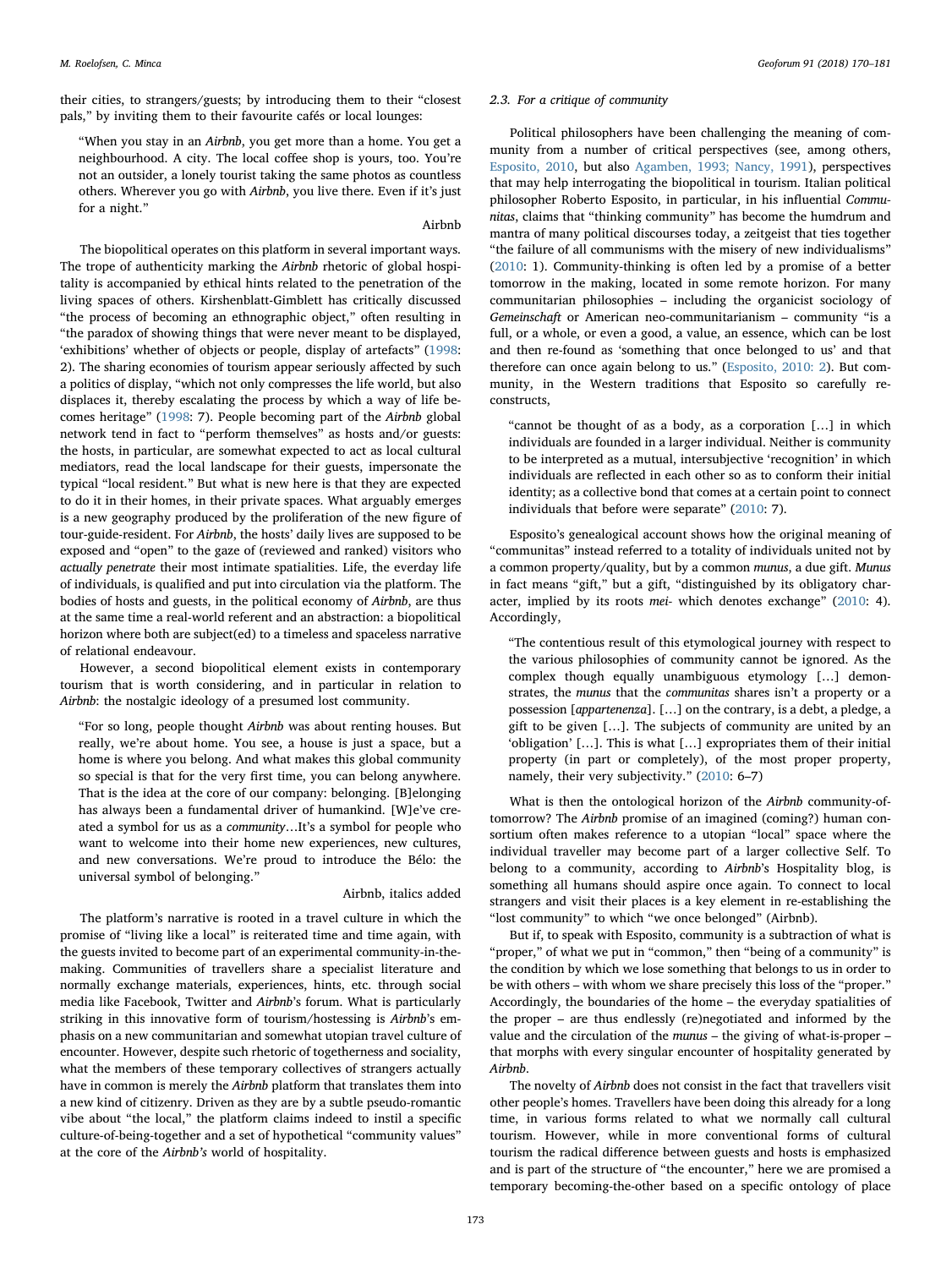and belonging translated by the Airbnb language into the matrix of biopolitics. This matrix, we will claim, is the result of the Airbnb's metrics that produces detailed and quantifiable rankings concerning both hosts and guests. In this configuration of travel and encounter, what emerges is a clear tension between the rhetoric of community and individual experience, on the one hand, and the quantifiable metrics that qualifies people's profile and lives into competitive rankings, on the other. We believe this tension to be key to the functioning and the understanding of the sharing economies in tourism and, in particular, of the Airbnb machinery/platform.

Whilst referring to Rousseau as the most relevant forerunner for most communitarian contemporary ideologies, Esposito suggests the Rousseauean community tends to produce "an individual universalised, which is the general will, and a universal individualized, which are small homelands" (2010: 55). In this sense, communitarian thinking "appears to be oriented toward an inevitable authoritarian tendency" ([Esposito, 2010\)](#page-9-28), since generated by a new mythology of the absolute. This is why we trust that a biopolitical reading of Airbnb may provide important insights into how these sharing economies work and are converted into forms of "value" based on a universally individualized behaviour, identity and bodily manifestations of care and hospitality, but are at the same time promoted via a universal individualized mythology of community.

# 3. Airbnb

In roughly 10 years after its inception, Airbnb has attracted millions of hosts and guests worldwide, becoming one of the sharing economy's "darlings," with earnings of about \$100 m in 2017 [\(Hook, 2018](#page-11-1)). The platform promotes itself as "the world's leading community-driven hospitality company" that connects travellers (guests) with local hosts (Airbnb). Guests may book a room within a host's home, with the host typically present throughout their stay, or, an entire accommodation, also termed "remote hospitality" ([Ikkala and Lampinen, 2015](#page-9-30): 1036). In its recent Global Brand Campaign, Airbnb juxtaposes itself to the standardized services of "modern tourism," somehow adhering to the ageold critique of the commodification of cultures and tourism experiences (see [MacCannell, 2013](#page-10-11) [1989]). The platform claims to be alternative to mass-produced and impersonal travel experiences, by offering the possibility of sleeping and living in the spaces where "real life" supposedly takes place and experience what it means to "live like a local." While the actual hosts are not required to be local residents, they are implicitly expected to contribute to the guests' "local experience" through their caring labour in the home, by "showing the guests around," or by taking them to local events and outings through the new Experiences programme (formerly known as City Hosts, Airbnb). This commends the hosts to bring their personality, and social- and affective capacities into production in their bid to provide a peek into "real life." Although hosts enjoy a large degree of freedom, Airbnb nonetheless abundantly instructs them through "educational programmes," hosting guidelines and support groups in an attempt to improve skills and services to a "standard of hospitality." These include, for example, the Host Mentor Program and Host Toolkits, or other "support initiatives," such as the Community Centre and the Airbnb Citizen Centre, featuring countless "home sharing clubs" worldwide that locally "advocate for fair home sharing laws in their communities", or the yearly Airbnb Open festival, host meet-ups, and host-discussion boards and host-newsletters (Airbnb). The categories of "host" and "guest" are thus virtually interchangeable, since hosts can simultaneously use the platform as guests and vice versa, something putatively disrupting the validity of more conventional dualistic structures characterising the broader hospitality paradigm ([Germann Molz, 2012](#page-9-1): 89; [Nejezchleba, 2011; Veijola et al.,](#page-10-12) [2014\)](#page-10-12).

The material discussed in this article is the result of a research project based on a qualitative analysis of the Airbnb's digital platform over a period of 3 years (2014–2017). To unravel how elements of "life"

and biopolitics are incorporated by the platform, we have directly engaged with the different web applications used by the platform. We have observed over time how such applications were re-designed to "optimize" the platform's workings as well as our performances as hosts and guests. Additionally, we have carried out a qualitative content analysis of the Airbnb website and affiliated blogs, which included both user-generated-content as well as material published by the platform itself. We have also explored emerging "travel ideologies" as expressed through promotional material, hospitality guidebooks, blog posts, discussion boards, and policies produced by the platform. We have studied the Airbnb "business model" and what [Bialski \(2016\)](#page-9-19) defines as Airbnb's ideological and aesthetic regime, which dictates the functioning of the platform and creates standards, rules and regulations about how "homes" and places may be shared and with whom. We have also reviewed in detail the platform's exchange mechanisms, structuring logics and key algorithms. Algorithms, Kitchen contends, work in context and their effects "unfold in contingent and relational ways, producing localised and situated outcomes" ([Kitchin, 2017: 25](#page-10-13)): although the lines of code that underlie the Airbnb machinery may be invisible, their effects are real and conducive of what [Kitchin and Dodge \(2011\)](#page-10-14) have termed code/space.

In order to better align our methodology to the main theoretical points on the biopolitics of tourism that our project attempts to advance, we have also studied Airbnb's role in the organization of social and spatial practices of hospitality in everyday life. For over two years, we have extensively participated in the Airbnb hosting and guesting exercise ourselves, paying close attention to our "shared" embodied experiences in place, the home (see [Roelofsen, 2018\)](#page-10-1). We have hosted a total of 26 stays in our own "homes," stayed with 24 "listings" in different cities and countries and conducted in-depth interviews with 17 hosts and/or guests in several European cities. With our interviewees, we have discussed their (embodied) experiences of hospitality and have raised questions on what it meant to be drawn into a sharing economy of reputation and "quality." We have asked participants to illustrate their embodied experiences in "sharing" their spaces of intimacy, to reflect on the related questions of trust and vulnerability but also on their practices of reviewing and rating the Other, and how these have influenced the ways in which they selected future hosts and/or guests. The results of these interviews are not referred directly in the present article, since here we mainly reflect on the working of the online Airbnb machinery and its metrics. However, they still remain an important background element in supporting our main argument (we analyse these interviews in another article largely focussed on our auto-ethnographic experience in conducting fieldwork [see [Roelofsen, 2018](#page-10-1)]).

## 4. Digital selves, digital others

The tourist's body continuously interacts with technologies such as cameras, smart phones, portable computers, navigation- and digital devices, significantly influencing how people travel and produce travel accounts. These interactions have become illustrative of how "the digital is reshaping the production and experience of space, place, nature, landscape, mobility, and environment" ([Ash et al., 2016: 11](#page-9-31)). The travelling and hosting bodies in tourism are also increasingly digitized through technology: digital bodies arise from vast amounts of detailed data generated through a range of devices that record people's movements through space, geolocations, behaviour, communication, appearance, and many other aspects of their daily lives [\(Lupton, 2017](#page-10-15)). The individuals generating this information are not, however, the sole beneficiaries of these processes of datafication; personal information has become bestowed with commercial and managerial value serving a digital data knowledge economy ([Lupton, 2017](#page-10-15)). While Airbnb is not a digital "device" in the conventional meaning of the term, its website and mobile application operate on digital devices and are fed with personal information people knowingly and unknowingly share about themselves. "Data is the lifeblood of the business," according to Riley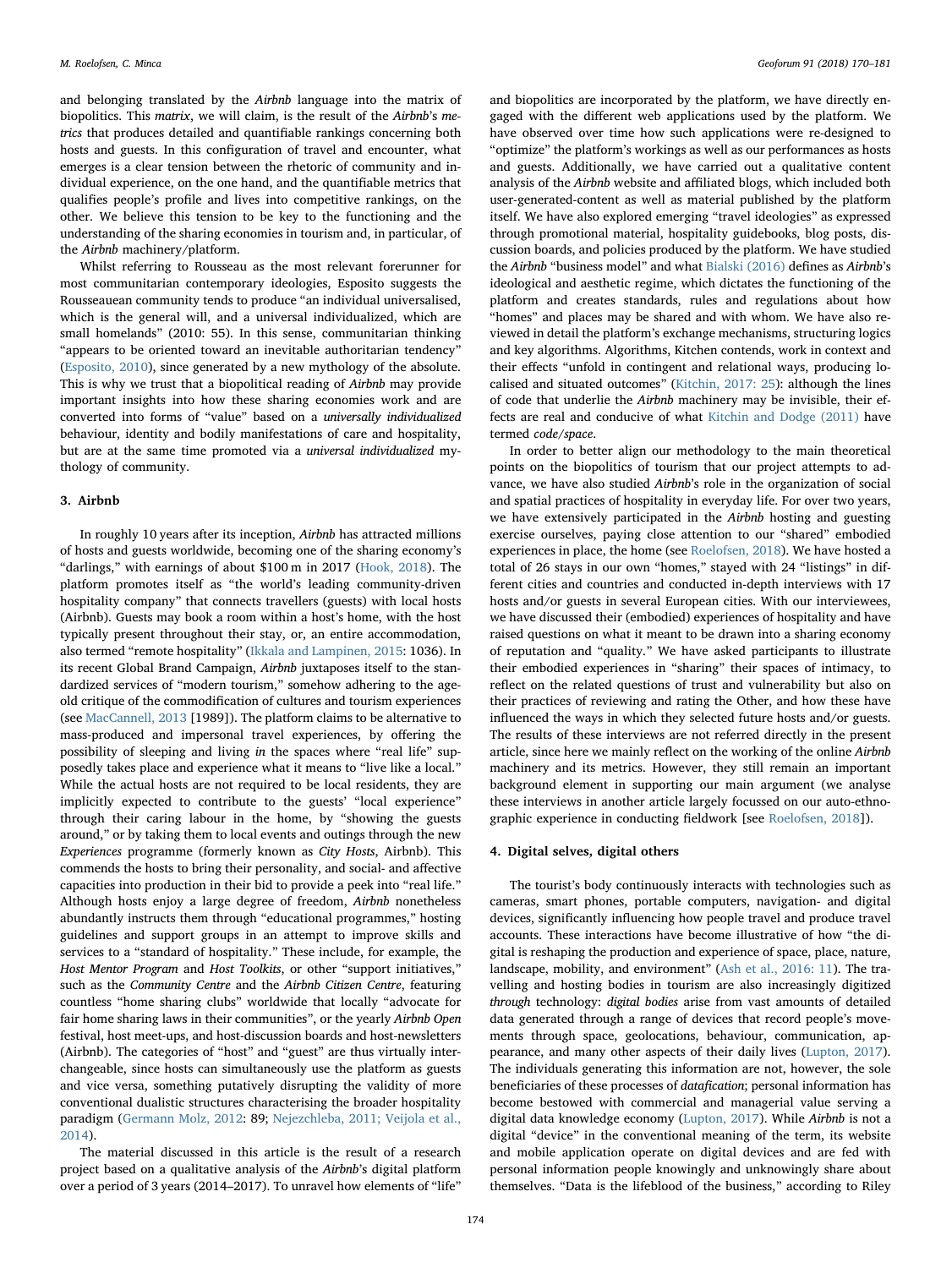Newman, Head of Data Science at Airbnb (Rosebush, 2014). This is a particularly intriguing slogan if one considers how digitized lives and homes on the platform are given value. How does this "lifeblood" exactly fuel a sharing economy? What technologies, models and frameworks process these data to give rise to an Airbnb "community"?

In the following paragraphs, we reflect on several tools that the platform's website incorporates in giving shape to the Airbnb's digitized bodies. These tools supply and harvest data on individuals and their everyday spatialities, creating and recreating "digital data assemblages" ([Lupton, 2016, 2017](#page-10-16)) of bios and geos alike. Airbnb uses such assemblages to monitor, control and discipline interactions on/through its platform, as well as to modify, privilege or reject specific bodies and spaces through a myriad of practices.

# 4.1. Signing up to the community

As soon as hosts and guests sign up on Airbnb, their digital embodiment as member of a broader "community" of travellers takes place, drawing on/in their (intimate) spatialities and practices. Community is presented here as a rather traditional form of getting together, of being present in, and part of, a real and imagined space of belonging. This communitarian pathos, to speak with Esposito, however clashes with the ways in which these putative communities are formed and include (or exclude) its citizens. Signing up and simultaneously profiling one's Self in fact marks the moment in which individual bodies and spaces – in order to enter the Airbnb community of hospitality – become exposed to practices of observation, calculation, qualification, and comparison. Hosting and guesting subjects are voluntarily digitized through a variety of profiling practices that conform to the website's "digital trust infrastructure" ([Sundararajan, 2016: 60](#page-10-17)–61, 147) and prescribed aesthetic appeal. The profiling practices are driven by Airbnb's emphasis placed on truth and authenticity and supposedly engender a "trustworthy" community and set of spaces.

Creating a world where everyone can truly belong anywhere requires a foundation of trust. So, as Airbnb continues to grow, it's vital we collect and publish the standards that have always underpinned this global community, both to convey our values and guide behaviour. This is a living document—we're constantly rethinking our approach as we learn from the community what's best for Airbnb. Airbnb

The online manifesto entitled "Standards and Expectations" underpins the requirements for being part of such a community and includes paragraphs on Safety, Security, Fairness, Authenticity, and Reliability. These standards convey what Airbnb deems to be the "values" which should guide their users' behaviour in order to build the "foundation of trust" upon which the platform rests (Airbnb). The Airbnb "trust-infrastructure" extends "trustworthiness" from people to places through reviews and ratings of homes. As the Airbnb hosts/guests do not physically get to meet each other prior to the check-in, questions emerge about the actual bios and the geos users are "really" dealing with throughout their online communication and about their real intentions. This is what the platform defines as "stranger-danger" (Airbnb):

"'Stranger danger' is a natural human defense mechanism; overcoming it requires a leap of faith for both guests and hosts. But that's a leap we can actively support by understanding what trust is, how it works, and how to build products that support it."

Riley Newman and Judd Antin, Airbnb Engineering & Data Science, 15 March 2016

The rationale guiding the platform is that trust may supposedly be "generated" with a set of tools that remove anonymity through selfprofiling practices and verification methods. These include biometric information, such as passports and driver's licenses, supplemented by phone numbers and credit card details digitally verified in real time by the technology Jumio. Additionally, users may sync their profiles with

profiles on other social networks such as Facebook or LinkedIn to strengthen their credibility. What follows is a step-by-step process by which hosts and guests textually and visually detail their profiles through a written autobiography and pictures, videos and symbols. The hospitality toolkit for hosts proposes more specific ways in which to construct and represent one's "authentic" online Self, as to draw in "guests with similar tastes and interests," preventing both host and guest from having "disappointing experiences" (Airbnb). Hosts are encouraged to be open about what makes their space, personality and social environment so particular. In our qualitative analysis of the website, we have come across hundreds of online profiles that include political convictions, religious beliefs, hobbies, and details concerning gender, sexual preferences, health, and hygienic practices. Airbnb suggests the profile to be also a space where to describe daily routines, outstanding material assets present in the home, and the expectations regarding behaviour and beliefs of fellow users, among other things. It is not difficult to see how this process of community-making is fundamentally based on what people are willing to give "of the proper", that is, the part of the intimate self that each host is willing to sacrifice and offer to the platform in order to be included in its communitarian dream world. The production of the Self through such profiling practices shows how digital bodies are supposed to represent "real" and truthful bodies, an Avatar of each individual's actual bios necessary to enter a (digital) community of fellow hosts/guests. Only after being digitized, hosts and guests are able to get in contact, arrange to meet in "real life" and eventually participate in the process of reciprocal assessment in relation to the intimate spatialities of the home.

### 4.2. The reputational turn in tourism

The assessment and qualification of tourist accommodations have become an embedded practice in the culture of travel, dating back to the popularisation of the Grand Tour (see [Baka, 2015\)](#page-9-32). In the past decade, however, the Internet and social media have instigated a significant power shift, with governmental bodies and tourism authorities normally assigning these standards of "quality" being challenged (or even replaced) by millions of web-savvy consumers willing to have their say on "qualities." Travellers have arguably gained more agency in determining the circulation of information about quality, by sharing their experiences in the form of "digital word of mouth," significantly reshaping how people decide where to travel, where to stay, where to buy, what to do, and whom to engage with (see e.g. [Gretzel and Yoo,](#page-9-33) [2008\)](#page-9-33). Moreover, the contemporary practice of "qualifying" in tourism extends far beyond the material aspects of traditional forms of tourist accommodation, and gradually encompasses the full experiential, emotional and social fabric of destinations, drawing in the affective and immaterial labour that underlies tourism.

The growing number of "likes," stars, badges, and reviews has revolutionized the ranking modalities of quality in tourism facilities, destinations, and their reputation. Reputation, unlike "quality measurements," does not refer to "objective" standards established by institutional bodies; it rather rests on how something or someone is assessed by individuals or groups online. In the past decade, the prevalence of the "reputation economy" has followed the onset of Web 2.0. The online feedback and ratings mechanisms that drive many platforms in the sharing economies allow individuals to express their feelings and opinions about their purchases, interactions, transactions, services and many other aspects ([Hearn, 2010](#page-9-34)). For Alison [Hearn](#page-9-34) [\(2010: 423\)](#page-9-34), "the 'inherent quality' of a person's achievement is an historical and cultural construction, as, indeed, is reputation itself." As such, reviews/ratings express what is socially desirable and "proper" within a specific (imaginary, digital) community. However, contributions to the making of reputation of others is a form of free labour not necessarily serving the interest of the individuals expressing feelings and opinions, but rather serving the interest of the platforms or other individuals' reputation ([Hearn, 2010\)](#page-9-34). For Tiziana Terranova, the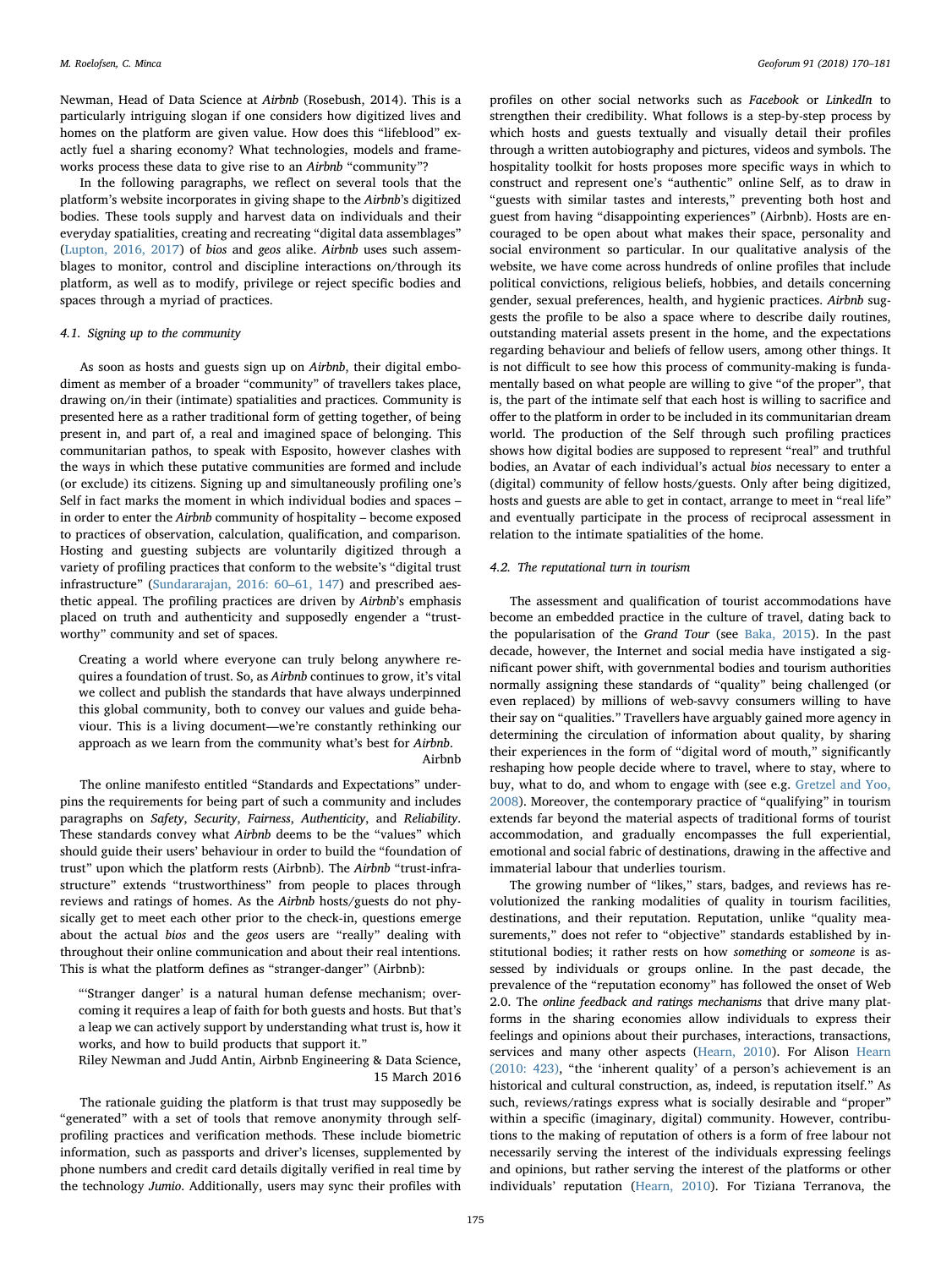provision of "free labour," as we will see later, is a fundamental moment in the creation of value in the digital economies, which are "an important area of experimentation with value and free cultural/affective labour. It is about specific forms of production (Web design, multimedia production, digital services, and so on), but is also about forms of labour we do not immediately recognize as such: chat, real-life stories, mailing lists, amateur newsletters, and so on. These types of cultural and technical labour […] have developed in relation to the expansion of the cultural industries and are part of a process of economic experimentation with the creation of monetary value out of knowledge/culture/affect" [\(Terranova, 2000: 38\)](#page-10-18). This contribution to the platform may be seen as another way of endlessly generating the munus, the gift of the proper to the common that Esposito identifies as key to the realisation of any communitas.

However, the constitution of reputation, Hearn notes, is based an on-going process conditioned by its very mode of production, a process at times also "marked by relations of power based on forms of identity such as race, sexuality and gender" [\(2010](#page-9-34): 423–424). For [Germann](#page-9-7) [Molz \(2007\),](#page-9-7) review technologies incorporated in a platform are used to police and discipline utopian "global communities" of travellers, while review-and-ratings mechanisms in tourism have increasingly become parameters of moral behaviour and quality of online- and offline relations. These parameters are based on normative views of "good hospitality," or "core values" of hospitable subjects, and indirectly inform what it means to be a "good" citizen in a community of travellers (Airbnb). The practice of observing each other for the sake of "generating trust" has been coined as "collaborative surveillance" or "social surveillance" ([Germann Molz, 2014b](#page-9-35)). Users come to accept as axiomatic – suggests again Germann Molz – that practices of surveillance are a means to keep the "community" secure. At the same time, it is because of "shared values," interests, viewpoints and life philosophies (i.e. like-mindedness) that users consider their community as generally trustworthy ([Germann Molz, 2014b](#page-9-35)).

One key biopolitical element of this sharing economy thus comes to the fore: being surveilled and allowing the platform (and an army of strangers) to penetrate your home and your most intimate spaces is a necessary condition in order to be included in this digital community as a host, and to be able to benefit from its circulation of value. Practices of trust-building and surveillance, we suggest, thus produce a particular biopolitical community-in-the-making, continuously re-establishing and shifting the boundaries of what is acceptable and what is not. It is not just meaningful social relations that are drawn into the mechanisms of the Airbnb economy, but also the deeper spatialities that hosts and guests inhabit and render "valuable" through their mutual embodied performances.

#### 4.3. The Superhost

After the stay has taken place, both hosts and guests receive an automated message in which they are invited to review/rate each other and their experience. Airbnb operates on a "two-way rating" logic by which reviews and ratings remain undisclosed until both hosts and guests have completed the process, in order to avoid retaliation for possible negative reviews, or pressure to write particularly positive (or negative) reviews as a response to their own assessment (see [Bridges](#page-9-13) [and Vásquez, 2016](#page-9-13)). A myriad of practices and performances that hosts undertake before, during and after a stay, are measured, rated and ranked, both by the guests as well as the platform's algorithms. For example, the platform produces specific metrics by monitoring and measuring individual hosts' "Response Rate", i.e. if and how fast they respond to a guest's online enquiry. In a similar vein, a host's "Commitment" rate – i.e. the rate of acceptance, declination or cancellation of reservations – is drawn into metrics. These metrics, along with the ratings and reviews that the hosts receive from their guests after a stay, are publicly displayed on their profile pages (i.e. the number of total reviews received, their response rate in percentages and their response

time in hours). What is more, the various ratings that hosts receive from guests are averaged and converted into "stars" (from 1 to 5) displayed in their respective listing(s) and concurrently appearing in search indexes.

The platform in particular encourages guests to rate their hosts along a set of "hosting standards" subdivided in the following 7 elements: overall experience; accuracy; cleanliness; communication; check in process; location; and value. While some of these standards incorporate several material, aesthetical and locational aspects of home, they also constitute a subjective set of (affective) practices and embodied performances on part of the host. Being qualified as "optimally" communicative, for example, is the result of how quickly a host responds to enquiries and requests; this shows that they are "attentive and considerate" (Airbnb). "Accuracy", on the other hand, is determined by the hosts' ability to digitally represent their home (both visually and textually) in ways that resemble the "exact" specificities of the accommodation. Hosts are accordingly encouraged to upload high-definition pictures of their homes and to be explicit about "unexpected factors" and what they consider no-go spaces within the home, and on what they would like their guests not to do in their homes. Other rated elements like "check-in" process, "cleanliness", and "amenities" equally imply a set of embodied practices that expects hosts to be apt, hygienic, attentive, clear, available, and "authentic". Another, rather obscure, element that is rated by guests is the "overall experience". Airbnb suggests that hosts may receive an optimal rating on this element through performances that make guests "feel welcome" and "at home", for instance by "avoiding confusion", "making small gestures" and "personalising each guest's experience to suit their travel needs and personality" (Airbnb). Another element –"location"– requires guests to indicate if the neighbourhood was experienced as appealing, safe, convenient, and desirable. Guests are also encouraged to assess the value for money on a scale of 1-to-5 and whether they would recommend the host's listing by selecting a "thumb up" or "thumb down."

Evidenced by stellar reviews and ratings, hosts who have become particularly good at providing hospitality in their "proper" intimate spaces are awarded a Superhost badge, which is then attached to their own Airbnb online profiles. These individuals must have hosted at least 10 trips and have never cancelled a reservation in the preceding year. They must also maintain a 90% response rate or higher in promptly communicating with their (potential) guests. Superhosts uphold at least 80% 5-star ratings, but only if they have been reviewed by at least half of their guests. These systems of measurement and the resulting metrics, ostensibly try to define the "quality" (or value) of an individual and/or place, according to a set of "hosting standards". Consequently, it provides parameters for comparison (through calculations quantifying their reputation) that "govern" the network in specific ways. Notably, these metrics interrelate with other market designed search-ranking algorithms that privilege some hosts, guests and homes over others, creating (temporary) privileges for those holding a higher "status"; such rankings also influence future transactions and, with them, the performances of hosts, guests, and the related homes. In exceptional cases, Airbnb may decide to subject underperforming users to (financial) penalties, to (temporarily) deactivate or remove listings/profiles and, in so doing, determine who is in and who is out of this global community of travellers. The metrics generating these putative new communitarian spaces are also constitutionally founded on implicit but effective horizons of inclusion/exclusion and visibility/invisibility: not only hosts and guests are invited to present the best and more valuable aspects of their persona, but they may also end up discriminating each other, since in the early stage of negotiation between hosts and guests questions like age, health, nationality, sexual orientation, skin colour may be key in selecting the people who may sleep in their homes (on digital social exclusion and racial discrimination on Airbnb see [Edelman et al., 2017](#page-9-18)). The Superhost is thus the ultimate product of a digital platform supported by what Esposito would possibly describe as a contemporary romanticised version of a Rousseauean community. The Superhost,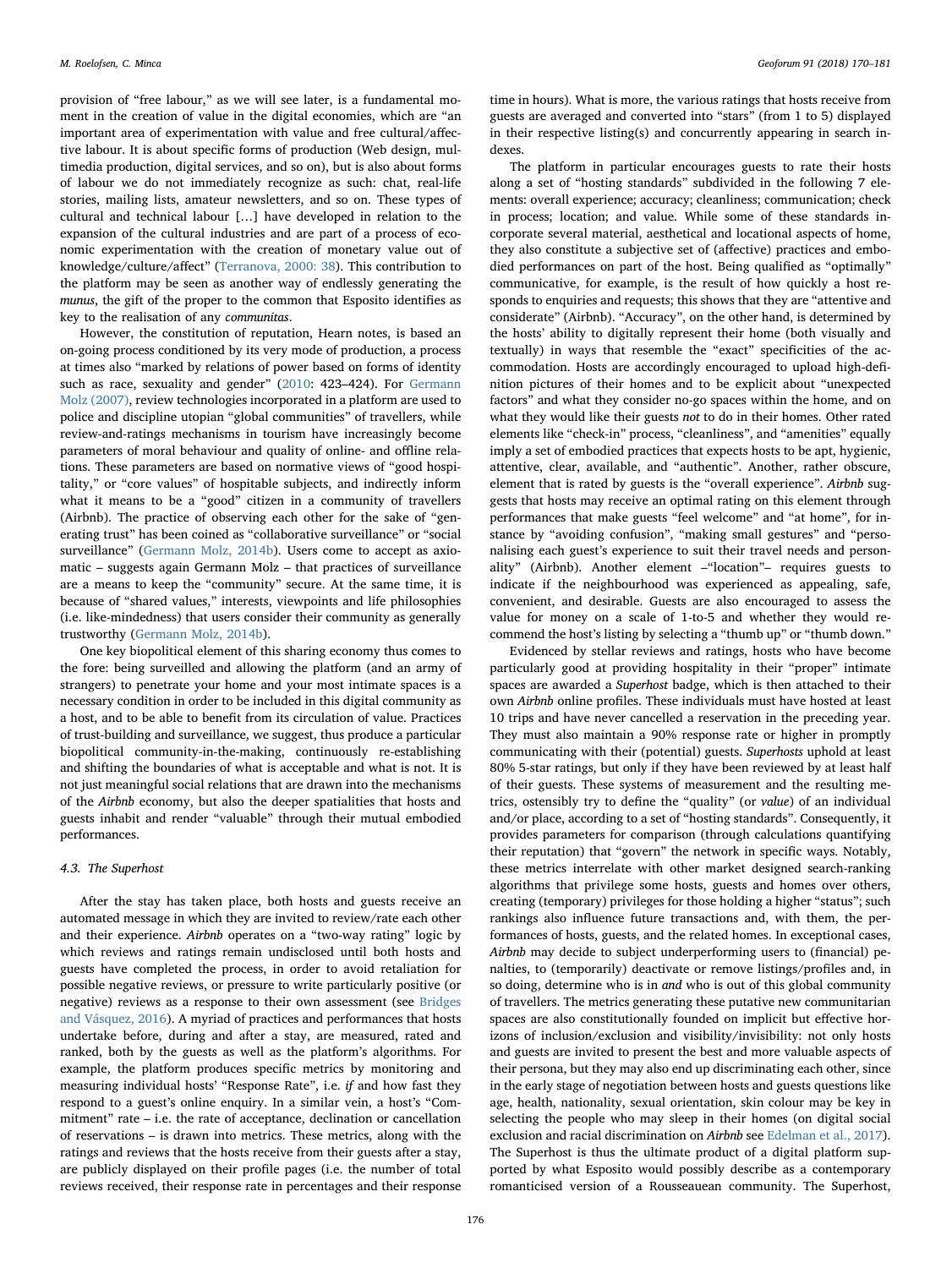again, represents a biopolitical horizon, an individual universalised according to the sacred "7 elements" that dictate the requirements for a 5 star identity stripped of any subjectivity, while at the same time promoted via a universal individualized mythology of community.

However, while the platform tends to present Superhosts as stellar human beings who excel in performing hospitality at their home, our fieldwork has also shown on numerous occasions the complete absence of hosts and the related performances of hospitality. Particularly when renting an entire home, interactions and communication with the host were oftentimes entirely missing or took place only electronically. In such cases, the relevant instructions were communicated by email or SMS, and in several instances, access to the accommodation was enabled through WiFi- or code-operated door locks, or keys left for us in mailboxes. On other occasions, hosting duties were delegated to partners, friends, family members, tenants, or contracted employees working for property management services such as Guesty and Iamb&b. These and similar companies form a whole new support economy to "strengthen" and "professionalize" the sharing economy of hospitality, raising questions on how corporations capitalize on these new forms of hospitality.

In many ways, the phenomenon of absent hosts seems in clear conflict with the communitarian rhetoric of the platform: not only is each individual digitized before getting access to such community, but in many cases the members of this idealized space of hospitality do not even meet. In other words, what has emerged from our analysis is that all too often, despite the platform promising potential Airbnb guests a "home-away-from-home", a significant part of the advertised homes is deprived of any "local" life and contact with the residents. Such homes, by fundamentally lacking the everyday embodied practices, social relations and lived experiences that normally make "home" [\(Blunt, 2005](#page-9-36); see, also, [Roelofsen, 2018\)](#page-10-1) point to yet another underlying paradox of the platform: namely, its promise of and capitalization on the life of the "locals" whilst –at the same time – enabling landlords and investors to erode precisely that local life by competing with, and at times excluding, precisely those local residents whose hospitality is promised by the platform to its community of travellers. Speaking again in terms of munus, the gift to the community is so extreme here that there is very little left of the communitarian "being-togetherness" so celebrated by the platform; in some of these cases, the result is digitized tourists staying in empty homes and dealing with the standardised instructions left by "local managers" often working for large investors who have quickly learned how to capitalise on this powerful mechanism. What remains here of the nostalgic idea of community advanced by the platform?

### 4.4. Calculative rationalities of life and home

"Data Isn't Numbers, It's People"

Riley Newman, Head of Data Science at Airbnb (Airbnb)

David Beer in Metric Power (2016) explores the deeper logics of big data and shows how the presence of metrics in our everyday lives has tremendously intensified in the last 15 years. A growing amount of data is voluntarily or unknowingly collected on what we do and how, and the metrics that capture this information increasingly play a role in our lives ([Beer, 2016\)](#page-9-37). [Lupton \(2016: 2\)](#page-10-16) describes self-tracking as a practice in which people regularly monitor, record, and measure elements of their behaviour and/or their bodily functions. As noted above, Airbnb hosts and guests are incentivised in various ways to produce data feeding into the metrics on which Airbnb thrives. However, we contend that the incentive to rate-and-review goes beyond building reciprocity and trust. Although reviewing-and-rating is neither obligatory nor compensated, to be reviewed and rated positively is vastly important, to some extent essential to stay "alive" in this "sharing economy" community. A trustworthy digital Self does not merely rest on documented forms of identification and auto-biography; it emerges through

testimonies of both hosting and guesting performances occurred during their interactions. As guests, we were continuously "nudged" by Airbnb to rate and review our stays with Airbnb hosts. No less than 4 emails with reminders to review and rate were sent out by the Airbnb platform from the moment of departure to a week and a half after our stay. We would then normally receive the 5th "nudge" by Airbnb two weeks after our stay when the review-and-rating-period had come to an end. This message asked for the last time to provide a review of our stay, specifying that it will not be disclosed. Such nudging-culture not only insisted in providing the "lifeblood" necessary to operate the Airbnb's machinery, it also investigated the reasons for us not rating and reviewing as typical Airbnb citizens.

The hosts' "dashboard" and "statistics tool" are examples of built-in applications inspiring a culture of self-tracking among hosts/guests, and implying the necessity to perform introspection and self-improvement. By showing less-than-perfect reviews/ratings hosts are encouraged to clean their homes more thoroughly, to be clearer and faster in communicating, to be more accurate and truthful, and to accept more reservations. The platform's expectation that hosts should be working towards a Super Self are underpinned by a "notion of incompleteness and a set of moral obligations concerning […] contemporary ideas about selfhood and citizenship" [\(Lupton, 2016: 68](#page-10-16)). In our case, such ideas are contextualized with reference to the sharing economy, implying a kind of global citizenship concerned with sharing virtually everything that one embodies or owns, in ways that supposedly "enable greater efficiency and access" (for an enthusiastic endorsement of this logic see [Botsman, 2015](#page-10-19)).

Taking on biopolitical lenses, the above described standards and measurements somewhat reflect what [Foucault \(2003: 249\)](#page-9-38) has famously introduced as two distinct forms of power: a disciplinary power, aimed at the individual (host and/or guest); and a regulatory power, aimed at the level of the community (of Airbnb citizens). While the first form of power should increase the (economic) productivity of the individual, the second is concerned with preventing the community from risk and protecting it from potential danger. Both forms of power adopt their own instruments and operate with different objectives but together they form interrelated components of a "political technology" that controls as much the individual as the workings of the community. Airbnb's interfaces and digital technologies as sources of both disciplinary and regulatory power. In establishing "quality," the Airbnb community facilitates self-discipline and self-regulation. Hosts and guests are continuously encouraged through emails and notifications to provide opinions on their experiences, and improve their performances through self-tracking. According to the promotional material, Airbnb operates review-and-rating systems to assist "the community [of hosts and guests] to make better decisions" (Airbnb). Daily interactions among users of the platforms are monitored by Trust and Safety Teams that offer customer support – and are a self-proclaimed "community's vanguard" (ibid.). The trustworthiness of hosts and guests is presented in the form of an aggregate of their respectively assessed behaviour and of their social relations with other members of the Airbnb "community." At the same time, it operates as a machinery collecting information on individuals and their places, in order to quantify their qualities and incorporate them into a true (bio-geo)metrics.

In relation to travel, thus reviews and ratings generate actions and reactions and have effectively become co-constitutive of the multiple identities of tourist destinations and of new kinds of place-making (see [Baka, 2015: 151\)](#page-9-32). The struggle over which tourist places are made/ unmade and booked/shun increasingly thus depends on the ordering devices that "weigh" their quality via reviews and produce rankings. Such subjective opinions are rendered objective by mathematical algorithms used by the hospitality platforms, which convert into calculative rationalities and related metrics the reputational economies of its affiliates. Like other networks in the sharing economy, Airbnb thrives within the "reputational turn" by drawing the qualitative features of the millions of geos and bios into quantitative ones in order to circulate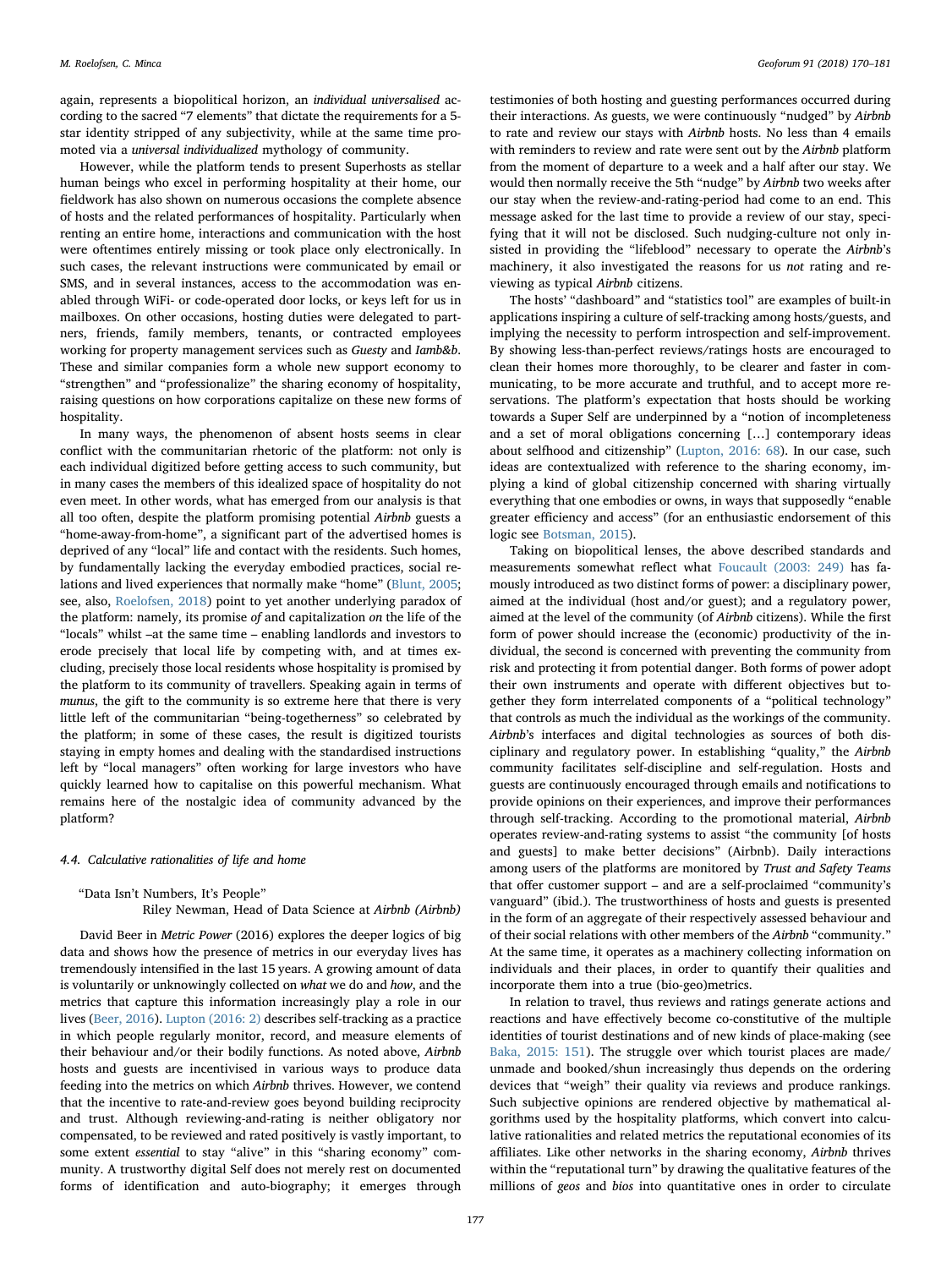them in the travel market and constitute the "Airbnb global community".

"A booking is more likely to be confirmed when the host and guest preferences are a good fit. That's why our search algorithms are designed to match guests to spaces that are right for their trip, and hosts to booking opportunities that are right for their hosting preferences."

#### Airbnb

The myriad factors identified and labelled through Airbnb's "matchmaking" algorithms rely on the evaluation of hosts' and guests' previous bodily performances of/in space with other bodies to create a relationship between data and individuals. These performances range from providing and keeping a home clean to the communication skills of hosts and guests. This process signifies a "systematized standard of recognisability," aimed at achieving a degree of "Sameness" [\(Braidotti,](#page-9-39) [2013: 26\)](#page-9-39) or, in the Airbnb language, the "best matches." This matchmaking system presupposes that subjective opinions may produce an objective statistical average in relation to which all hosts and guests are assessed and assigned to a designated position within "the community." This community therefore operates according to selective forms of inclusion and exclusion, related to endless measurements and the constant incorporation of new subjective opinions after every Airbnb stay. This "reputational" and algorithmic turn in tourism has significant consequences for how people, spaces and places are shaped, perceived, booked, included, excluded and visited. Since the body's performance in tourism becomes encapsulated in such sophisticated systems of measurement, it produces a particular "matching" spatiality and set of social relations. Moreover, the "individual user is incapable of really experiencing the effect that algorithms have in determining one's life as algorithms rarely, if ever, speak to the individual. Rather, individuals are seen by algorithm and surveillance networks as members of categories" [\(Cheney-Lippold, 2011](#page-9-40): 176). As [Beer \(2016: 118\)](#page-9-37) notes, what or whoever is captured in these systems of measurement becomes subject to the outcomes that those very measurements produce.

Data analytics, flexible big data tools and data science techniques thus play a vital role in predicting and influencing hosts' and guests' decisions and bookings. The Airbnb website incorporates algorithms that produce routines, evaluate and make decisions without human oversight or authority. The calculative rationalities underlying the platforms' price-setting algorithm are based on the assumption that hosts are rational agents in their decision-making, and that, instead of merely "sharing" their homes, they are in direct competition with each other and willing to monetize their everyday spatialities via a myriad of categories and hierarchies (the neighbourhood, its architecture, its natural surroundings). Community, in this sense, is managed as a true biopolitical technology. It operationalises – via its imaginative rhetoric – a mechanism that incorporates elements of people's everyday life to expose them to its affiliates. What is more, it translates such real life elements into a quantifiable self, in this way determining what people should or should not do and how in their homes. Community, to recall Esposito once again, here becomes a form of regulatory power, but also a silent normative tool, particularly effective in the ways in which it translates into manifestations of self-discipline on the part of its willing acolytes.

# 5. Conclusion

The main purpose of this article was to highlight the importance and the pervasiveness of the biopolitical in the "sharing economies" of tourism, and the Airbnb platform in particular. We would thus like to conclude by reflecting on the biopolitics inherent to the quantifications and qualifications of life and home produced and established by Airbnb and on how this is reflected in its specific interpretation of "community". In the Airbnb global community, we have suggested, the social and affective life of individuals, as well as their living space – where they

rest, get nourished and may lay bare their intimacies and vulnerabilities – have been "incorporated" as objects of technological intervention and regulation, and opened up to commercial interest. Life and home have become part of a new "sharing" economic discursive formation.

The sacrifice of the "proper" privacy and intimacy is the munus that hosts and guests are willing and asked to give to become part of the Airbnb community, something often neglected in the literature on the "trustworthy communities" of the sharing economy. We would like to suggest that, in line with Esposito's reading of community, this munus consists precisely in the elements of everyday life – the "proper" – put into circulation, drawn into systems of measurement and given value by Airbnb.

In the world of Airbnb, the munus – again, the proper sacrificed inthe-becoming-of-community – is thus tied up to submitting and renegotiating one's most intimate, affective space and practices: the home. Hospitality in the Airbnb sharing economy allows for turning the inside (the home) out, since it is also the outsider who contributes to (re-)determine the borders of the home while sharing the spaces of intimacy with the host (see [Roelofsen, 2018](#page-10-1)). The extent to which hosts are expected to give up the proper, their home, is supposedly decisive in creating feelings of belonging on part of both hosts and guests and, simultaneously, informs the reviews and rating following each stay.

The Airbnb community, we maintain, is thus somewhat the product of a subtraction and of the related need for compensation, and this is why it is fundamentally different from the imperative of reciprocity highlighted by a large part of the existing literature abovementioned. When read with the analytical lenses offered by Esposito's work, rather than a "return" to a long lost local community where we presumably already "belonged", the platform's global community of hospitality appears as founded on the continuously evolving sacrifice of the proper, a sacrifice measured by the stellar ratings of the sacred "7 elements". According to its logic, the munus, again, the subtraction of the private and intimate spaces of the home, represents in the platform the quality of each individual. This quality is manifested through myriad practices and bodily performances of hospitality that are literally "datafied" and fed into Airbnb's algorithmic(s). These are translated into the "ranking" of each individual, a quantified testimony of this munus to the community. A host's or guest's "reputation" or "rank," in this neo-communitarian biopolitical spatiality, are thus supposed to represent not only inherent qualities of individuals (based on being trustworthy, hospitable, hygienic, responsive etc.), but also their ability to provide an "overall experience" of their everyday "local life." Local individual life and the related public and private spatialities are then presented, qualified and ranked via the platform. People's lives are put in circulation as a value by the metrics that "reduce" them to the communitarian language of Airbnb.

The metrics play another key role often overlooked by the relevant literature: that of pre-empting unwanted behaviour, unwanted bodies and unwanted places, and consequently ruling out what is "objectively" considered inadequate. While the metrics – being considered objective – are supposed to represent a certain "veracity" about a person or place's authenticity and performance, at the same time they tend to obscure the social and cultural context of the relevant practices and processes. Their procedures, in fact, avertedly create hierarchies (and inequalities) between users to provide incentives and optimize their behaviour and performances by increasing their respective visibility and "value" in the Airbnb global "community".

"The biopolitical" performs here as a qualifying machine, operating strategic "cuts" in the body politics of hosts and guests constituted by the platform. The culture/life of "others" is in fact often qualified via specific rankings of people (and their bodies) on display, or by means of the actual penetration (again, selectively operated) of people's "quotidian." Indeed, whilst more conventional forms of tourism tend to use bodies and faces of unnamed people in their promotional materials, the Airbnb platform provides, on the contrary, a clear and certified identity for the ranked host/guest. However, in both cases, guests are promised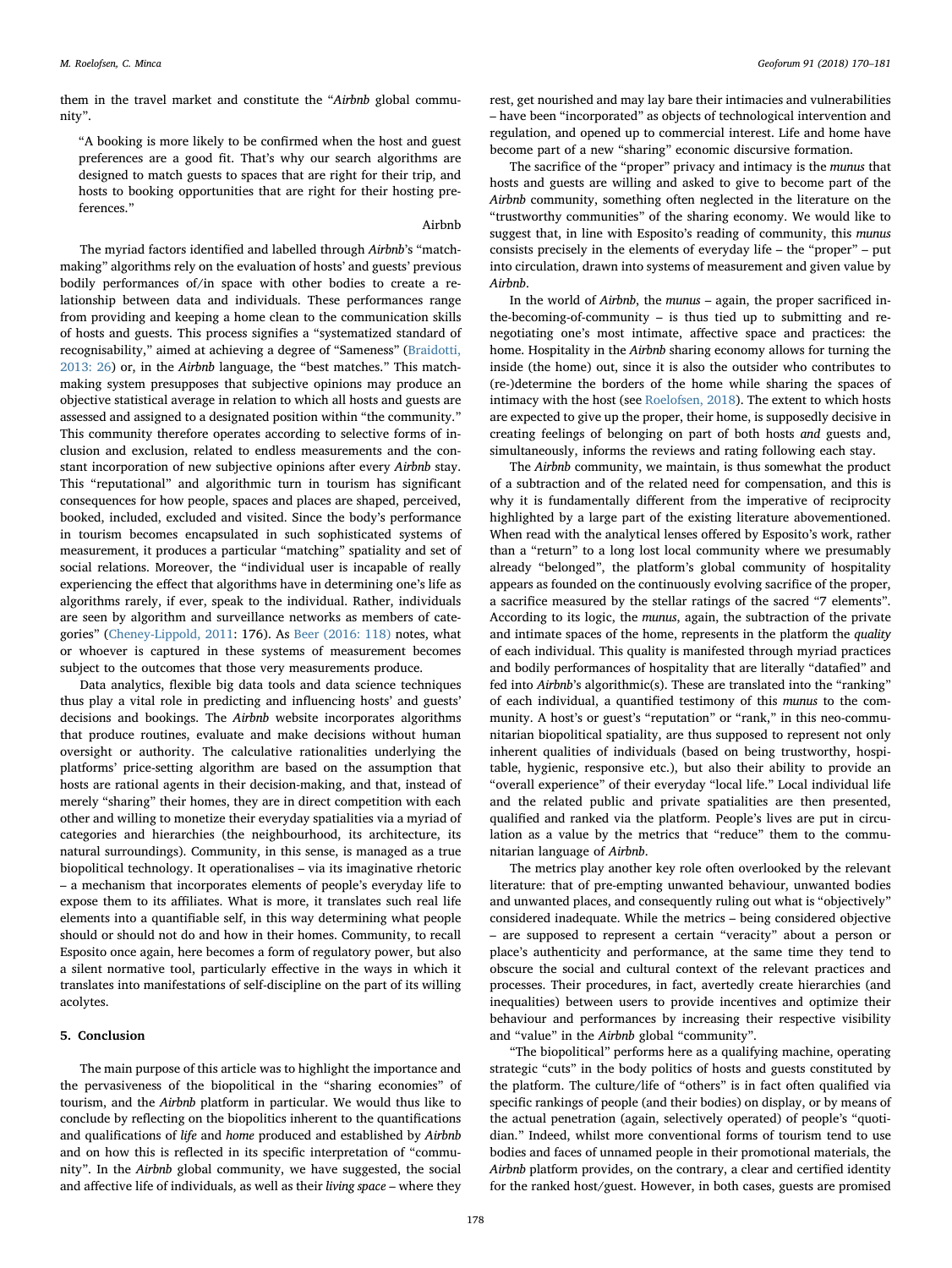unmediated encounters with local representatives (often described as "authentic"), and deep experiences of penetration, in a respectful but nonetheless pervasive way, of their daily living spaces.

Whether physically present at home or not, the Superhost thus represents the most qualified "bio" in this global community of hospitality, the universalised individual at the core of the platform's communitarian mythology of the absolute (again, see [Esposito, 2010](#page-9-28) on this). It is capable of fulfilling a number of key expected "qualities" clearly laid out in Airbnb's terms and conditions, and "hospitality manuals." These outstanding hosts are those "who have distinguished themselves by reaching and maintaining specific performance goals" (Airbnb) operationalized through bodily practices "objectively" measured by a network of peers. The Superhost is thus a biopolitical horizon, a new kind of human putatively incorporating all the qualities of the platform, the celebrated body of the digitized Self, the only proper citizen of the Airbnb global community, a community endlessly in the making.

#### Acknowledgement

We wish to thank the anonymous referees of Geoforum for their valuable comments.

#### Funding

This work was partially supported by the University of Graz through the URBI Faculty's Doctoral Stipend. The 2015 Rudi Roth Grant supported travel and accommodation expenses made during the fieldwork.

#### References

- <span id="page-9-29"></span><span id="page-9-24"></span>[Agamben, G., 1993. The Coming Community. University of Minnesota Press, Minneapolis.](http://refhub.elsevier.com/S0016-7185(18)30057-5/h0005) Agamben, G., 1998. Homo Sacer: Sovereign Power and Bare Life (D. Heller-Roazen, Trans). Stanford University Press, Stanford CA.
- <span id="page-9-16"></span>[Arias Sans, A., Quaglieri Domínguez, A., 2016. Unravelling Airbnb. Urban perspectives](http://refhub.elsevier.com/S0016-7185(18)30057-5/h0015) [from Barcelona. In: Russo, P., Richards, G. \(Eds.\), Reinventing the Local in Tourism.](http://refhub.elsevier.com/S0016-7185(18)30057-5/h0015) [Channel View, Bristol, pp. 209](http://refhub.elsevier.com/S0016-7185(18)30057-5/h0015)–228.
- <span id="page-9-31"></span>Ash, J., Kitchin, R., Leszczynski, A., 2016. Digital turn, digital geographies? Prog. Hum. Geogr. 42 (1), 25–43. [http://dx.doi.org/10.1177/0309132516664800.](http://dx.doi.org/10.1177/0309132516664800)
- <span id="page-9-32"></span>Baka, V., 2015. Understanding valuing devices in tourism through "place-making". Valuat. Stud. 32, 149–180. <http://dx.doi.org/10.3384/VS.2001-5992.1532149>.
- <span id="page-9-22"></span>[Bardhi, F., Eckhardt, G., 2015. The sharing economy isn](http://refhub.elsevier.com/S0016-7185(18)30057-5/h0030)'t about sharing at all. Harvard [Bus. Rev., Digital Articles 2](http://refhub.elsevier.com/S0016-7185(18)30057-5/h0030)–4.
- <span id="page-9-37"></span>[Beer, D., 2016. Metric Power. Palgrave Macmillan UK, London.](http://refhub.elsevier.com/S0016-7185(18)30057-5/h0035)
- <span id="page-9-3"></span>Belk, R., 2017. Sharing without caring. Cambridge J. Regions, Econ. Soc. 10 (2), 249–261. <http://dx.doi.org/10.1093/cjres/rsw045>.

<span id="page-9-25"></span>[Berlant, L.G., 2011. Cruel Optimism. Duke University Press, Durham, NC.](http://refhub.elsevier.com/S0016-7185(18)30057-5/h0045)

- <span id="page-9-9"></span>Bialski, P., 2007. Intimate Tourism: Friendships in a State of Mobility–The Case of the Online Hospitality Network. MA Thesis, University of Warsaw, Warsaw, Poland.
- Bialski, P., 2012., Becoming intimately mobile. Vol. 2. Warsaw Studies in Culture and Society. Peter Lang, Frankfurt.
- <span id="page-9-19"></span>[Bialski, P., 2016. Authority and authorship: Uncovering the sociotechnical regimes of](http://refhub.elsevier.com/S0016-7185(18)30057-5/h0060) [peer-to-peer tourism. In: Russo, P., Richards, G. \(Eds.\), Reinventing the Local in](http://refhub.elsevier.com/S0016-7185(18)30057-5/h0060) [Tourism: Producing, Consuming and Negotiating Place. Channel View Publications,](http://refhub.elsevier.com/S0016-7185(18)30057-5/h0060) [Bristol UK, pp. 35](http://refhub.elsevier.com/S0016-7185(18)30057-5/h0060)–49.
- <span id="page-9-10"></span>[Bialski, P., Batorski, D., 2010. From online familiarity to o](http://refhub.elsevier.com/S0016-7185(18)30057-5/h0065)ffline trust: how a virtual [community creates familiarity and trust between strangers. In: Zaphiris, P., Ang, C.S.](http://refhub.elsevier.com/S0016-7185(18)30057-5/h0065) [\(Eds.\), Social Computing and Virtual Communities. CRC Press, pp. 179](http://refhub.elsevier.com/S0016-7185(18)30057-5/h0065)–204.
- <span id="page-9-36"></span>Blunt, A., 2005. Cultural geography: cultural geographies of home. Prog. Hum. Geogr. 29 (4), 505–515. <http://dx.doi.org/10.1191/0309132505ph564pr>.
- <span id="page-9-39"></span>[Braidotti, R., 2013. The Posthuman. Polity, Cambridge.](http://refhub.elsevier.com/S0016-7185(18)30057-5/h0075)
- Braidotti, R., Wilmer, S.E., Ž[ukauskaite, A., 2015. Posthuman a](http://refhub.elsevier.com/S0016-7185(18)30057-5/h0080)ffirmative politics. In: [Resisting Biopolitics: Philosophical, Political, and Performative Strategies. Routledge,](http://refhub.elsevier.com/S0016-7185(18)30057-5/h0080) [pp. 30](http://refhub.elsevier.com/S0016-7185(18)30057-5/h0080)–56.
- <span id="page-9-13"></span>Bridges, J., Vásquez, C., 2016. If nearly all Airbnb reviews are positive, does that make them meaningless? Curr. Issues Tourism 1-19. [http://dx.doi.org/10.1080/13683500.](http://dx.doi.org/10.1080/13683500.2016.1267113) [2016.1267113.](http://dx.doi.org/10.1080/13683500.2016.1267113)
- <span id="page-9-15"></span>Brochado, A., Troilo, M., Shah, A., 2017. Airbnb customer experience: evidence of convergence across three countries. Ann. Tourism Res. 63, 210-212. [http://dx.doi.org/](http://dx.doi.org/10.1016/j.annals.2017.01.001) [10.1016/j.annals.2017.01.001](http://dx.doi.org/10.1016/j.annals.2017.01.001).
- <span id="page-9-23"></span>[Campbell, T.C., Sitze, A. \(Eds.\), 2013. Biopolitics. A Reader. Duke University Press,](http://refhub.elsevier.com/S0016-7185(18)30057-5/h0095) [Durham USA.](http://refhub.elsevier.com/S0016-7185(18)30057-5/h0095)
- <span id="page-9-12"></span>Celata, F., Hendrickson, C.Y., Sanna, V.S., 2017. The sharing economy as community marketplace? Trust, reciprocity and belonging in peer-to-peer accommodation platforms. Cambridge J. Reg., Econ. Soc. 10 (2), 349–363. [http://dx.doi.org/10.1093/](http://dx.doi.org/10.1093/cjres/rsw044) [cjres/rsw044](http://dx.doi.org/10.1093/cjres/rsw044).
- <span id="page-9-21"></span>Chen, D.J., 2012. Global concept, local practice: Taiwanese experience of CouchSurfing. Hospitality Soc. 1 (3), 279–297. [http://dx.doi.org/10.1386/hosp.1.3.279\\_1](http://dx.doi.org/10.1386/hosp.1.3.279_1).
- <span id="page-9-40"></span>Cheney-Lippold, J., 2011. A new algorithmic identity: Soft biopolitics and the modulation of control. Theory, Cult. Soc. 28 (6), 164–181. [http://dx.doi.org/10.1177/](http://dx.doi.org/10.1177/0263276411424420) [0263276411424420.](http://dx.doi.org/10.1177/0263276411424420)
- <span id="page-9-5"></span>Cheng, M., 2016. Sharing economy: a review and agenda for future research. Int. J. Hospitality Manage. 57, 60–70. <http://dx.doi.org/10.1016/j.ijhm.2016.06.003>.
- <span id="page-9-20"></span>Cockayne, D., 2016. Sharing and neoliberal discourse: The economic function of sharing in the digital on-demand economy. Geoforum 77, 73–82. [http://dx.doi.org/10.1016/](http://dx.doi.org/10.1016/j.geoforum.2016.10.005) [j.geoforum.2016.10.005.](http://dx.doi.org/10.1016/j.geoforum.2016.10.005)
- [Cocola-Gant, A., 2016. Holiday rentals: the new gentri](http://refhub.elsevier.com/S0016-7185(18)30057-5/h0125)fication battlefront. Sociol. Res. [Online 21 \(3\), 1](http://refhub.elsevier.com/S0016-7185(18)30057-5/h0125)–9.
- [Cocola-Gant, A., Pardo, D., 2017. Resisting tourism gentri](http://refhub.elsevier.com/S0016-7185(18)30057-5/h0130)fication: the experience of [grassroots movements in Barcelona. Urbanistica Tre, Giornale Online di Urbanistica 5](http://refhub.elsevier.com/S0016-7185(18)30057-5/h0130) [\(13\), 39](http://refhub.elsevier.com/S0016-7185(18)30057-5/h0130)–47.
- <span id="page-9-26"></span>Diken, B., Laustsen, C., 2004. Sea, sun, sex and the discontents of pleasure. Tourist Stud. 42, 99–114. [http://dx.doi.org/10.1177/1468797604054376.](http://dx.doi.org/10.1177/1468797604054376)
- <span id="page-9-6"></span>Dredge, D., Gyimóthy, S., 2015. The collaborative economy and tourism: Critical perspectives, questionable claims and silenced voices. Tourism Recreation Res. 403, 286–302. [http://dx.doi.org/10.1080/02508281.2015.1086076.](http://dx.doi.org/10.1080/02508281.2015.1086076)
- <span id="page-9-18"></span>[Dredge, D., Gyimóthy, S., 2017. Collaborative Economy and Tourism. Springer.](http://refhub.elsevier.com/S0016-7185(18)30057-5/h0145) [Edelman, B., Luca, M., Svirsky, D., 2017. Racial discrimination in the sharing economy:](http://refhub.elsevier.com/S0016-7185(18)30057-5/h0150) evidence from a fi[eld experiment. Am. Econ. J.: Appl. Econ. 9 \(2\), 1](http://refhub.elsevier.com/S0016-7185(18)30057-5/h0150)–22.
- Ek, R., Hultman, J., 2008. Sticky landscapes and smooth experiences: the biopower of tourism mobilities in the Öresund region. Mobilities 32, 223–242. [http://dx.doi.org/](http://dx.doi.org/10.1080/17450100802095312) [10.1080/17450100802095312](http://dx.doi.org/10.1080/17450100802095312).
- Ert, E., Fleischer, A., Magen, N., 2016. Trust and reputation in the sharing economy: the role of personal photos in Airbnb. Tourism Manage. 55, 62–73. [http://dx.doi.org/10.](http://dx.doi.org/10.1016/j.tourman.2016.01.013) [1016/j.tourman.2016.01.013](http://dx.doi.org/10.1016/j.tourman.2016.01.013).
- <span id="page-9-28"></span>[Esposito, R., 2010. Communitas: The Origin and Destiny of Community. Stanford](http://refhub.elsevier.com/S0016-7185(18)30057-5/h0165) [University Press, Stanford CA](http://refhub.elsevier.com/S0016-7185(18)30057-5/h0165).
- <span id="page-9-14"></span>Fang, B., Ye, Q., Law, R., 2016. Effect of sharing economy on tourism industry employment. Ann. Tourism Res. 57, 264–267. [http://dx.doi.org/10.1016/j.annals.2015.11.](http://dx.doi.org/10.1016/j.annals.2015.11.018) [018](http://dx.doi.org/10.1016/j.annals.2015.11.018).
- <span id="page-9-4"></span>[Feifer, M., 1985. Going Places. Macmillan, London](http://refhub.elsevier.com/S0016-7185(18)30057-5/h0175).
- <span id="page-9-38"></span>Foucault, M., 2003. Society must be Defended: Lectures at the College De France, 1975–76 (David Macey, trans.). Picador, New York.
- Fradkin, A., Grewal, E., Holtz, D., Pearson, M., 2015. Bias and reciprocity in online reviews: evidence from field experiments on Airbnb. In: Proceedings of the Sixteenth ACM Conference on Economics and Computation (EC '15). ACM, New York, NY, USA. 10.1145/2764468.2764528.
- <span id="page-9-2"></span>Frenken, K., Schor, J., 2017. Putting the sharing economy into perspective. Environ. Innov. Societal Trans. 23, 3–10. <http://dx.doi.org/10.1016/j.eist.2017.01.003>.
- <span id="page-9-7"></span>[Germann Molz, J., 2007. Cosmopolitans on the couch: Mobile hospitality and the](http://refhub.elsevier.com/S0016-7185(18)30057-5/h0195) [Internet. In: Germann Molz, J.G., Gibson, S. \(Eds.\), Mobilizing Hospitality: The Ethics](http://refhub.elsevier.com/S0016-7185(18)30057-5/h0195) [of Social Relations in a Mobile World. Routledge, London and New York, pp. 65](http://refhub.elsevier.com/S0016-7185(18)30057-5/h0195)–83. [Germann Molz, J., 2012. Travel Connections: Tourism, Technology, and Togetherness in a](http://refhub.elsevier.com/S0016-7185(18)30057-5/h0200)
- <span id="page-9-11"></span><span id="page-9-1"></span>[Mobile World. Routledge, London and New York.](http://refhub.elsevier.com/S0016-7185(18)30057-5/h0200) [Germann Molz, J., 2013. Social networking technologies and the moral economy of al-](http://refhub.elsevier.com/S0016-7185(18)30057-5/h0205)
- [ternative tourism: the case of CouchSur](http://refhub.elsevier.com/S0016-7185(18)30057-5/h0205)fing.Org. Ann. Tourism Res. 43, 210–230.
- <span id="page-9-8"></span>Germann Molz, J., 2014a. Toward a network hospitality. First Monday 19 (3). < [http://](http://firstmonday.org/ojs/index.php/fm/article/view/4824/3848) fi[rstmonday.org/ojs/index.php/fm/article/view/4824/3848](http://firstmonday.org/ojs/index.php/fm/article/view/4824/3848) > . 10.5210/fm.v19i3. 4824.
- <span id="page-9-35"></span>[Germann Molz, J., 2014b. Collaborative surveillance and technologies of trust: online](http://refhub.elsevier.com/S0016-7185(18)30057-5/h0215) reputation systems in the "new" [sharing economy. In: Jansson, A., Christensen, M.](http://refhub.elsevier.com/S0016-7185(18)30057-5/h0215) [\(Eds.\), Media, Surveillance and Identity: A Social Perspective. Peter Lang, New York,](http://refhub.elsevier.com/S0016-7185(18)30057-5/h0215) [pp. 127](http://refhub.elsevier.com/S0016-7185(18)30057-5/h0215)–144.
- <span id="page-9-33"></span>[Gretzel, U., Yoo, K.H., 2008. Use and impact of online travel reviews. In: O](http://refhub.elsevier.com/S0016-7185(18)30057-5/h0220)'Connor, P., [Höpken, W., Gretzel, U. \(Eds.\), Information and Communication Technologies in](http://refhub.elsevier.com/S0016-7185(18)30057-5/h0220) [Tourism. Springer, Vienna, pp. 35](http://refhub.elsevier.com/S0016-7185(18)30057-5/h0220)–46.
- Gunter, U., 2018. What makes an Airbnb host a superhost? Empirical evidence from San Francisco and the Bay Area. Tourism Manage. 66, 26–37. [http://dx.doi.org/10.1016/](http://dx.doi.org/10.1016/j.tourman.2017.11.003) [j.tourman.2017.11.003.](http://dx.doi.org/10.1016/j.tourman.2017.11.003)
- <span id="page-9-17"></span>Gurran, N., Phibbs, P., 2017. When tourists move in: how should urban planners respond to Airbnb? J. Am. Plann. Assoc. 83 (1), 80–92. [http://dx.doi.org/10.1080/01944363.](http://dx.doi.org/10.1080/01944363.2016.1249011) [2016.1249011.](http://dx.doi.org/10.1080/01944363.2016.1249011)
- Guttentag, D., 2015. Airbnb: disruptive innovation and the rise of an informal tourism accommodation sector. Curr. Issues Tourism 18 (12), 1192–1217. [http://dx.doi.org/](http://dx.doi.org/10.1080/13683500.2013.827159) [10.1080/13683500.2013.827159](http://dx.doi.org/10.1080/13683500.2013.827159).
- <span id="page-9-34"></span>Hearn, A., 2010. Structuring feeling: Web 2.0, online ranking and rating, and the digital "reputation" economy. Ephemera: Theory Politics in Organisation, 103/4, 421-438. Available at: < [http://www.ephemerajournal.org/contribution/structuring-feeling](http://www.ephemerajournal.org/contribution/structuring-feeling-web-20-online-ranking-and-rating-and-digital-%E2%80%98reputation%E2%80%99-economy)[web-20-online-ranking-and-rating-and-digital-%E2%80%98reputation%E2%80%99](http://www.ephemerajournal.org/contribution/structuring-feeling-web-20-online-ranking-and-rating-and-digital-%E2%80%98reputation%E2%80%99-economy) [economy](http://www.ephemerajournal.org/contribution/structuring-feeling-web-20-online-ranking-and-rating-and-digital-%E2%80%98reputation%E2%80%99-economy) > .
- <span id="page-9-30"></span>Ikkala, T., Lampinen, A., 2015. Monetizing network hospitality: Hospitality and sociability in the context of Airbnb. In: Paper presented at the Proceedings of the 18th ACM Conference on Computer Supported Cooperative Work Social Computing. ACM, pp. 1033–1044.
- <span id="page-9-0"></span>Jordan, F., 2007. Life'[s a beach and then we diet. Discourses of tourism and the](http://refhub.elsevier.com/S0016-7185(18)30057-5/h0260) 'beach body' in UK women'[s lifestyle magazines. In: Pritchard, A., Morgan, N., Ateljevic, I.,](http://refhub.elsevier.com/S0016-7185(18)30057-5/h0260) [Harris, C. \(Eds.\), Tourism and Gender: Embodiment, Sensuality, and Experience.](http://refhub.elsevier.com/S0016-7185(18)30057-5/h0260) [CAB, Oxfordshire, Cambridge, MA, pp. 92](http://refhub.elsevier.com/S0016-7185(18)30057-5/h0260)–106.
- Jordan, F., Aitchison, C., 2008. Tourism and the sexualisation of the gaze: solo female tourists' experiences of gendered power, surveillance and embodiment. Leisure Stud. 27 (3), 329–349. [http://dx.doi.org/10.1080/02614360802125080.](http://dx.doi.org/10.1080/02614360802125080)
- <span id="page-9-27"></span>[Kirshenblatt-Gimblett, B., 1998. Destination Culture. University of California Press,](http://refhub.elsevier.com/S0016-7185(18)30057-5/h0270)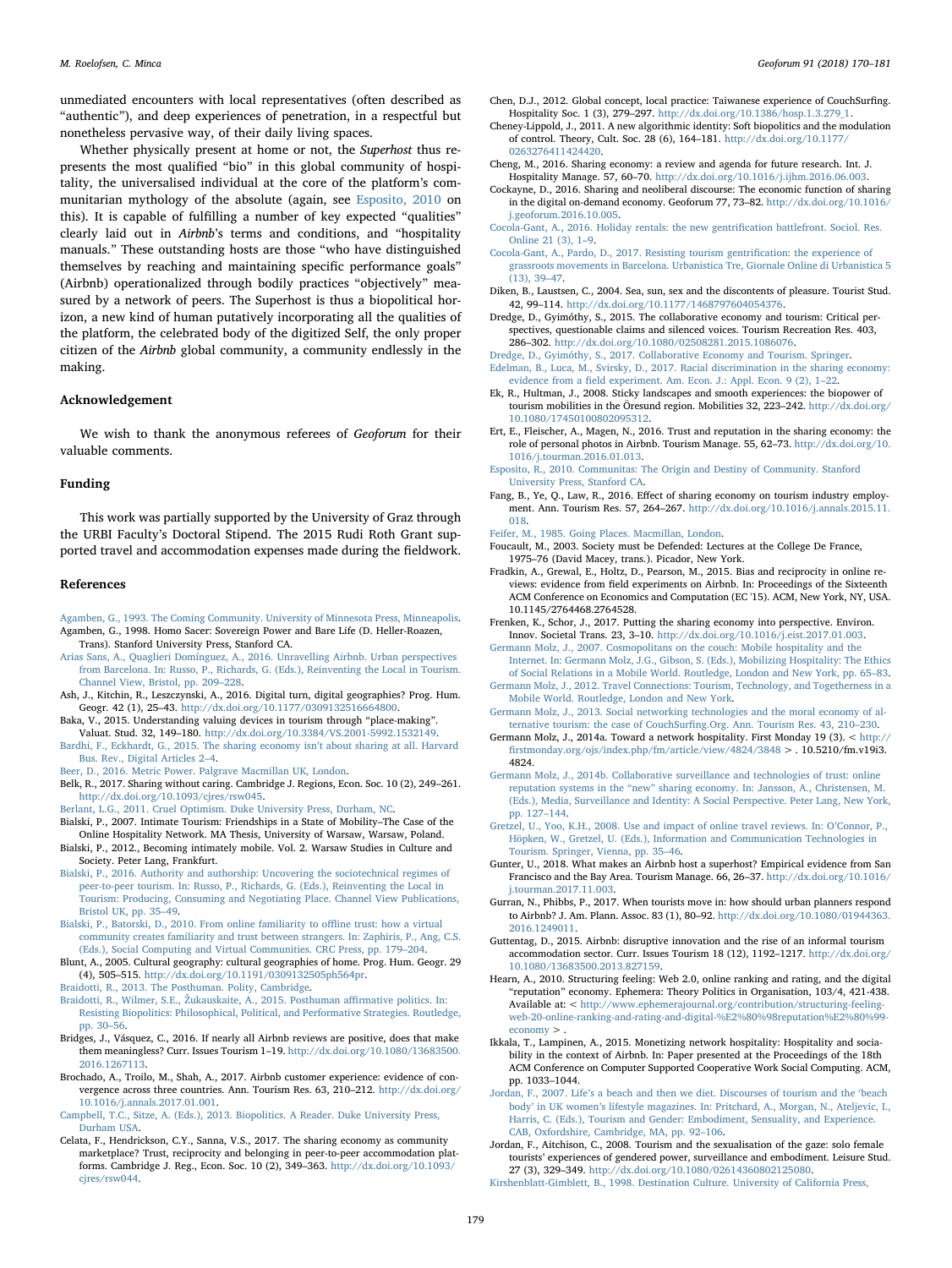[Berkeley and Los Angeles](http://refhub.elsevier.com/S0016-7185(18)30057-5/h0270).

- <span id="page-10-13"></span>Kitchin, R., 2017. Thinking critically about and researching algorithms. Inform., Commun. Soc. 20 (1), 14–29. [http://dx.doi.org/10.1080/1369118X.2016.1154087.](http://dx.doi.org/10.1080/1369118X.2016.1154087) [Kitchin, R., Dodge, M., 2011. Code/space: Software and Everyday Life. MIT Press,](http://refhub.elsevier.com/S0016-7185(18)30057-5/h0280)
- <span id="page-10-14"></span>[Cambridge](http://refhub.elsevier.com/S0016-7185(18)30057-5/h0280).
- <span id="page-10-2"></span>Lauterbach, D., Truong, H., Shah, T., Adamic, L., 2009. Surfing a web of trust: reputation and reciprocity on CouchSurfing.com. In: Paper presented at the International Conference on Computational Science and Engineering, pp. 346-353. 10.1109/CSE. 2009.345.
- [Lee, D., 2016. How Airbnb short-term rentals exacerbate Los Angeles](http://refhub.elsevier.com/S0016-7185(18)30057-5/h0290)'s affordable housing [crisis: analysis and policy recommendations. Harvard Law Policy Rev. 10 \(1\),](http://refhub.elsevier.com/S0016-7185(18)30057-5/h0290) 229–[254](http://refhub.elsevier.com/S0016-7185(18)30057-5/h0290).
- [Lemke, T., 2011. Biopolitics: An Advanced Introduction. NYU Press, New York and](http://refhub.elsevier.com/S0016-7185(18)30057-5/h0295) [London.](http://refhub.elsevier.com/S0016-7185(18)30057-5/h0295)
- Liang, S., Schuckert, M., Law, R., Chen, C.-C., 2017. Be a 'Superhost': The importance of badge systems for peer-to-peer rental accommodations. Tourism Manage. 60, 454–465. <http://dx.doi.org/10.1016/j.tourman.2017.01.007>.
- Lisle, D., 2016. Exotic endurance: Tourism, fitness and the Marathon des Sables. Environ. Plann. D: Soc. Space 342, 263–281. [http://dx.doi.org/10.1177/0263775815613094.](http://dx.doi.org/10.1177/0263775815613094)
- Liu, S., Mattila, A., 2017. Airbnb: online targeted advertising, sense of power, and consumer decisions. Int. J. Hospitality Manage. 60, 33–41. [http://dx.doi.org/10.1016/j.](http://dx.doi.org/10.1016/j.ijhm.2016.09.012) [ijhm.2016.09.012](http://dx.doi.org/10.1016/j.ijhm.2016.09.012).
- <span id="page-10-16"></span>Lupton, D., 2016. The Quantifi[ed Self. Polity Press, Malden, MA.](http://refhub.elsevier.com/S0016-7185(18)30057-5/h0315)
- <span id="page-10-15"></span>[Lupton, D., 2017. Digital bodies. In: Andrews, D., Silk, M., Thorpe, H. \(Eds.\), Routledge](http://refhub.elsevier.com/S0016-7185(18)30057-5/h0320) [Handbook of Physical Cultural Studies. Routledge, London.](http://refhub.elsevier.com/S0016-7185(18)30057-5/h0320)
- <span id="page-10-11"></span>[MacCannell, D., 2013. The Tourist: A New Theory of the Leisure Class. University of](http://refhub.elsevier.com/S0016-7185(18)30057-5/h0325) [California Press, Berkeley and Los Angeles](http://refhub.elsevier.com/S0016-7185(18)30057-5/h0325).
- <span id="page-10-8"></span>Minca, C., 2009. The island: Work, tourism and the biopolitical. Tourist Stud. 92, 88–108. [http://dx.doi.org/10.1177/1468797609360599.](http://dx.doi.org/10.1177/1468797609360599)
- <span id="page-10-9"></span>[Minca, C., 2011. No country for old men. In: Minca, C., Oakes, T. \(Eds.\), Real Tourism:](http://refhub.elsevier.com/S0016-7185(18)30057-5/h0335) [Practice, Care, and Politics in Contemporary Travel Culture. Routledge, London and](http://refhub.elsevier.com/S0016-7185(18)30057-5/h0335) [New York, pp. 12](http://refhub.elsevier.com/S0016-7185(18)30057-5/h0335)–37.
- <span id="page-10-7"></span>[Minca, C., 2015. The biopolitical imperative. In: Agnew, J.A., Mamadouh, V., Secor, A.J.,](http://refhub.elsevier.com/S0016-7185(18)30057-5/h0340) [Sharp, J.P. \(Eds.\), The Wiley Blackwell Companion to Political Geography. Wiley-](http://refhub.elsevier.com/S0016-7185(18)30057-5/h0340)[Blackwell, Oxford, pp. 165](http://refhub.elsevier.com/S0016-7185(18)30057-5/h0340)–186.
- Minca, C., Ong, C.-E., 2016. The power of space: The biopolitics of custody and care at the Lloyd Hotel, Amsterdam. Polit. Geogr. 52, 34–46. [http://dx.doi.org/10.1016/j.](http://dx.doi.org/10.1016/j.polgeo.2015.03.001) [polgeo.2015.03.001](http://dx.doi.org/10.1016/j.polgeo.2015.03.001).
- <span id="page-10-4"></span>Möllering, G., 2001. The nature of trust: From Georg Simmel to a theory of expectation, interpretation and suspension. Sociology 35 (2), 403–420. [http://dx.doi.org/10.](http://dx.doi.org/10.1017/S0038038501000190) [1017/S0038038501000190.](http://dx.doi.org/10.1017/S0038038501000190)
- [Nancy, J.-L., 1991. The Inoperative Community. University of Minnesota Press,](http://refhub.elsevier.com/S0016-7185(18)30057-5/h0355) [Minneapolis](http://refhub.elsevier.com/S0016-7185(18)30057-5/h0355).
- <span id="page-10-12"></span>Nejezchleba, M., 2011. CouchSurfing [als Soziokulturelle Praxis. Lit Verlag, Berlin.](http://refhub.elsevier.com/S0016-7185(18)30057-5/h0360)
- <span id="page-10-5"></span>O' Regan, M., Choe, J., 2017. Airbnb and cultural capitalism: enclosure and control within the sharing economy. Anatolia 28 (2), 163–172. [http://dx.doi.org/10.1080/](http://dx.doi.org/10.1080/13032917.2017.1283634) [13032917.2017.1283634](http://dx.doi.org/10.1080/13032917.2017.1283634).
- Oskam, J., Boswijk, A., 2016. Airbnb: the future of networked hospitality businesses. J. Tourism Futures 2 (1), 22–42. [http://dx.doi.org/10.1108/JTF-11-2015-0048.](http://dx.doi.org/10.1108/JTF-11-2015-0048)
- [Picard, D., Buchberger, S. \(Eds.\), 2013. Couchsur](http://refhub.elsevier.com/S0016-7185(18)30057-5/h0375)fing Cosmopolitanisms: Can Tourism [Make a Better World. Transcript Verlag, Bielefeld.](http://refhub.elsevier.com/S0016-7185(18)30057-5/h0375)

<span id="page-10-10"></span>[Pratt, M.L., 1991. Arts of the contact zone. Profession 33](http://refhub.elsevier.com/S0016-7185(18)30057-5/h0380)–40.

- Ravenelle, A.J., 2017. Sharing economy workers: selling, not sharing. Cambridge J. Reg., Econ. Soc. 10 (2), 281–295. [http://dx.doi.org/10.1093/cjres/rsw043.](http://dx.doi.org/10.1093/cjres/rsw043)
- <span id="page-10-6"></span>Richardson, L., 2015. Performing the sharing economy. Geoforum 67, 121–129. [http://](http://dx.doi.org/10.1016/j.geoforum.2015.11.004) [dx.doi.org/10.1016/j.geoforum.2015.11.004](http://dx.doi.org/10.1016/j.geoforum.2015.11.004).
- <span id="page-10-1"></span>Roelofsen, M., 2018. Performing "home" in the sharing economies of tourism: the Airbnb experience in Sofia, Bulgaria. Fennia 196 (1). [http://dx.doi.org/10.11143/fennia.](http://dx.doi.org/10.11143/fennia.66259) [66259.](http://dx.doi.org/10.11143/fennia.66259)
- <span id="page-10-3"></span>Ronzhyn, A., 2013. Online identity: constructing interpersonal trust and openness through participating in hospitality social networks. J. Educ. Cult. Soc. 1, 47–56. [https://doi.org/10.15503/jecs20131-47-56.](https://doi.org/10.15503/jecs20131-47-56)
- [Rose, N., 2006. The Politics of Life Itself: Biomedicine, Power, and Subjectivity in the](http://refhub.elsevier.com/S0016-7185(18)30057-5/h0405) [Twenty-First Century. Princeton University Press, Oxford.](http://refhub.elsevier.com/S0016-7185(18)30057-5/h0405)
- Rosen, D., Lafontaine, P.R., Hendrickson, B., 2011. CouchSurfing: Belonging and trust in a globally cooperative online social network. New Media Soc. 13 (6), 981–998. [http://](http://dx.doi.org/10.1177/1461444810390341) [dx.doi.org/10.1177/1461444810390341](http://dx.doi.org/10.1177/1461444810390341).
- [Russo, P., Quaglieri Domínguez, A., 2016. The shifting spatial logic of tourism in net](http://refhub.elsevier.com/S0016-7185(18)30057-5/h0415)[worked hospitality. In: Russo, P., Richards, G. \(Eds.\), Reinventing the Local in](http://refhub.elsevier.com/S0016-7185(18)30057-5/h0415) [Tourism. Channel View, Bristol, pp. 15](http://refhub.elsevier.com/S0016-7185(18)30057-5/h0415)–34.
- <span id="page-10-0"></span>[Russo, A.P., Richards, G., 2016. Reinventing the Local in Tourism. Channel View, Bristol.](http://refhub.elsevier.com/S0016-7185(18)30057-5/h0420) Sigala, M., 2017. Collaborative commerce in tourism: implications for research and industry. Curr. Issues Tourism 20 (4), 346–355. [http://dx.doi.org/10.1080/13683500.](http://dx.doi.org/10.1080/13683500.2014.982522) [2014.982522](http://dx.doi.org/10.1080/13683500.2014.982522).
- Simpson, T., 2016. Tourist utopias: biopolitics and the genealogy of the post-world tourist city. Curr. Issues Tourism 191, 27–59. [http://dx.doi.org/10.1080/13683500.2015.](http://dx.doi.org/10.1080/13683500.2015.1005579) [1005579.](http://dx.doi.org/10.1080/13683500.2015.1005579)
- Sin, H.L., Minca, C., 2014. Touring responsibility: The trouble with "going local" in community-based tourism in Thailand. Geoforum 51, 96–106. [http://dx.doi.org/10.](http://dx.doi.org/10.1016/j.geoforum.2013.10.004) [1016/j.geoforum.2013.10.004](http://dx.doi.org/10.1016/j.geoforum.2013.10.004).
- Slee, T., 2013. Some obvious things about internet reputation systems. [http://tomslee.](http://tomslee.net/wordpress/wp-content/uploads/2013/09/2013-09-23_reputation_systems.pdf) [net/wordpress/wp-content/uploads/2013/09/2013-09-23\\_reputation\\_systems.pdf](http://tomslee.net/wordpress/wp-content/uploads/2013/09/2013-09-23_reputation_systems.pdf).
- Steylaerts, V., Dubhghaill, S., 2012. CouchSurfing and authenticity: notes towards an understanding of an emerging phenomenon. Hospitality Soc. 1 (3), 261–278. [http://](http://dx.doi.org/10.1386/hosp.1.3.261_1) [dx.doi.org/10.1386/hosp.1.3.261\\_1](http://dx.doi.org/10.1386/hosp.1.3.261_1).

<span id="page-10-17"></span>[Sundararajan, A., 2016. The Sharing Economy: The End of Employment and the Rise of](http://refhub.elsevier.com/S0016-7185(18)30057-5/h0450)

[Crowd-Based Capitalism. MIT Press, Cambridge MA](http://refhub.elsevier.com/S0016-7185(18)30057-5/h0450).

- <span id="page-10-18"></span>Terranova, T., 2000. Free labor: producing culture for the digital economy. Social Text 18 (2), 33–58. [muse.jhu.edu/article/31873](http://muse.jhu.edu/article/31873).
- Teubner, T., Hawlitschek, F., Dann, D., 2017. Price determinants on Airbnb: how reputation pays off in the sharing economy. J. Self-Governance Manage. Econ. 5 (4), 53–80. [http://doi.org/10.22381/JSME5420173.](http://doi.org/10.22381/JSME5420173)
- Tussyadiah, I., Pesonen, J., 2015. Impacts of peer-to-peer accommodation use on travel patterns. J. Travel Res. 55 (8), 1022–1040. [http://dx.doi.org/10.1177/](http://dx.doi.org/10.1177/0047287515608505) [0047287515608505.](http://dx.doi.org/10.1177/0047287515608505)
- Varma, A., Jukic, N., Pestek, A., Shultz, C., Nestorov, S., 2016. Airbnb: exciting innovation or passing fad? Tourism Manage. Perspect. 20, 228–237. [http://dx.doi.org/10.](http://dx.doi.org/10.1016/j.tmp.2016.09.002) [1016/j.tmp.2016.09.002.](http://dx.doi.org/10.1016/j.tmp.2016.09.002)

Veijola, S., Jokinen, E., 1994. The body in tourism. Theory, Cult., Soc. 113, 125–151. <http://dx.doi.org/10.1177/026327694011003006>.

[Veijola, S., Germann Molz, J., Pyyhtinen, O., Hockert, E., Grit, A., Höckert, E., 2014.](http://refhub.elsevier.com/S0016-7185(18)30057-5/h0475) [Disruptive Tourism and its Untidy Guests: Alternative Ontologies for Future](http://refhub.elsevier.com/S0016-7185(18)30057-5/h0475) [Hospitalities. Palgrave Macmillan UK, London.](http://refhub.elsevier.com/S0016-7185(18)30057-5/h0475)

- [Veijola, S., Valtonen, A., 2007. The body in tourism industry. In: Pritchard, A., Morgan,](http://refhub.elsevier.com/S0016-7185(18)30057-5/h0480) [N., Ateljevic, I., Harris, C. \(Eds.\), Tourism and Gender: Embodiment, Sensuality, and](http://refhub.elsevier.com/S0016-7185(18)30057-5/h0480) [Experience. CAB, Oxfordshire, Cambridge, MA, pp. 13](http://refhub.elsevier.com/S0016-7185(18)30057-5/h0480)–31.
- Wachsmuth, D., Chaney, D., Kerrigan, D., Shillolo, A., Basalaev-Binder, R., 2018. The high cost of short-term rentals in New York City. < [http://www.sharebetter.org/wp](http://www.sharebetter.org/wp-content/uploads/2018/01/High-Cost-Short-Term-Rentals.pdf)[content/uploads/2018/01/High-Cost-Short-Term-Rentals.pdf](http://www.sharebetter.org/wp-content/uploads/2018/01/High-Cost-Short-Term-Rentals.pdf) > .
- Wang, D., Nicolau, J.L., 2017. Price determinants of sharing economy based accommodation rental: a study of listings from 33 cities on Airbnb.com. Int. J. Hospitality Manage. 62, 120–131. <http://dx.doi.org/10.1016/j.ijhm.2016.12.007>.
- Zervas, G., Proserpio, D., Byers, J.W., 2017. The rise of the sharing economy: estimating the impact of Airbnb on the hotel industry. J. Mark. Res. 54 (5), 687–705. [http://dx.](http://dx.doi.org/10.1509/jmr.15.0204) [doi.org/10.1509/jmr.15.0204](http://dx.doi.org/10.1509/jmr.15.0204).

#### Web references

- Airbnb, Our diverse global community makes Airbnb possible. < [https://www.airbnb.](https://www.airbnb.com/diversity)  $com/diversity$  > (accessed 01.09.17).
- Airbnb, Don't Go There. Live There. < <https://www.airbnb.com/livethere> > (accessed 01.03.17).
- Airbnb, Bélo campaign. Belong anywhere. < blog.airbnb.com/belong-anywhere/ > (accessed 01.09.17).
- Airbnb, Airbnb Launches New Products to Inspire People to "Live There". < [https://](https://www.airbnb.com/press/news/airbnb-launches-new-products-to-inspire-people-to-live-there) [www.airbnb.com/press/news/airbnb-launches-new-products-to-inspire-people-to](https://www.airbnb.com/press/news/airbnb-launches-new-products-to-inspire-people-to-live-there)[live-there](https://www.airbnb.com/press/news/airbnb-launches-new-products-to-inspire-people-to-live-there) > (accessed 01.03.17).
- Airbnb, Share your passion with the world. Create unique experiences around your city, and earn extra money by bringing others along.  $\lt$  https://www.airbnb.com. [experience/signup](https://www.airbnb.com/experience/signup) > (accessed 01.09.17).
- Airbnb, What is the Host Mentor Program? < [https://www.airbnb.com/help/article/](https://www.airbnb.com/help/article/1149/what-is-the-host-mentor-program) [1149/what-is-the-host-mentor-program](https://www.airbnb.com/help/article/1149/what-is-the-host-mentor-program) > (accessed 01.03.17).
- Airbnb, All Toolkits. Resources for Hosting. < [https://www.airbnb-toolkits.](https://www.airbnb-toolkits.com)  $com$  > (accessed 01.03.17).
- Airbnb, Community Center. < [https://community.airbnb.com/t5/Community-Center/ct](https://community.airbnb.com/t5/Community-Center/ct-p/community-center)[p/community-center](https://community.airbnb.com/t5/Community-Center/ct-p/community-center) > (accessed 01.09.17).
- Airbnb, Airbnb Citizen. Home Sharing Clubs. < <https://www.airbnbcitizen.com/clubs/> > (accessed 01.09.17).
- Airbnb, What Are Hosting Standards? < [https://www.airbnb.com/](https://www.airbnb.com/hospitality) [hospitality](https://www.airbnb.com/hospitality)  $>$  (accessed 01.09.17).
- Airbnb, A community built on trust. < <https://www.airbnb.com/standards> > (accessed 01.09.17).
- Airbnb, Data Science At Airbnb Data Science Belongs Everywhere: Insights from Five Years of Hypergrowth. < <http://nerds.airbnb.com/building-for-trust/> > (accessed 01.09.17).
- Airbnb, Building for trust: Insights from our efforts to distil the fuel for the sharing economy < <http://nerds.airbnb.com/scaling-data-science/> (accessed 01.09.17).
- Airbnb, How search makes great matches < [http://blog.airbnb.com/how-search-makes](http://blog.airbnb.com/how-search-makes-the-best-matches/)[the-best-matches/](http://blog.airbnb.com/how-search-makes-the-best-matches/) > (accessed 01.09.17).
- Airbnb, Using data to help set your price. < [http://blog.airbnb.com/using-data-to-help](http://blog.airbnb.com/using-data-to-help-set-your-price/)[set-your-price/](http://blog.airbnb.com/using-data-to-help-set-your-price/) > (accessed 01.09.17).
- Airbnb, Superhost terms and conditions. < <http://airbnb.com/superhost/terms/> > (accessed 01.09.17).
- <span id="page-10-19"></span>Botsman, R., 2015. Defining the sharing economy: what is collaborative